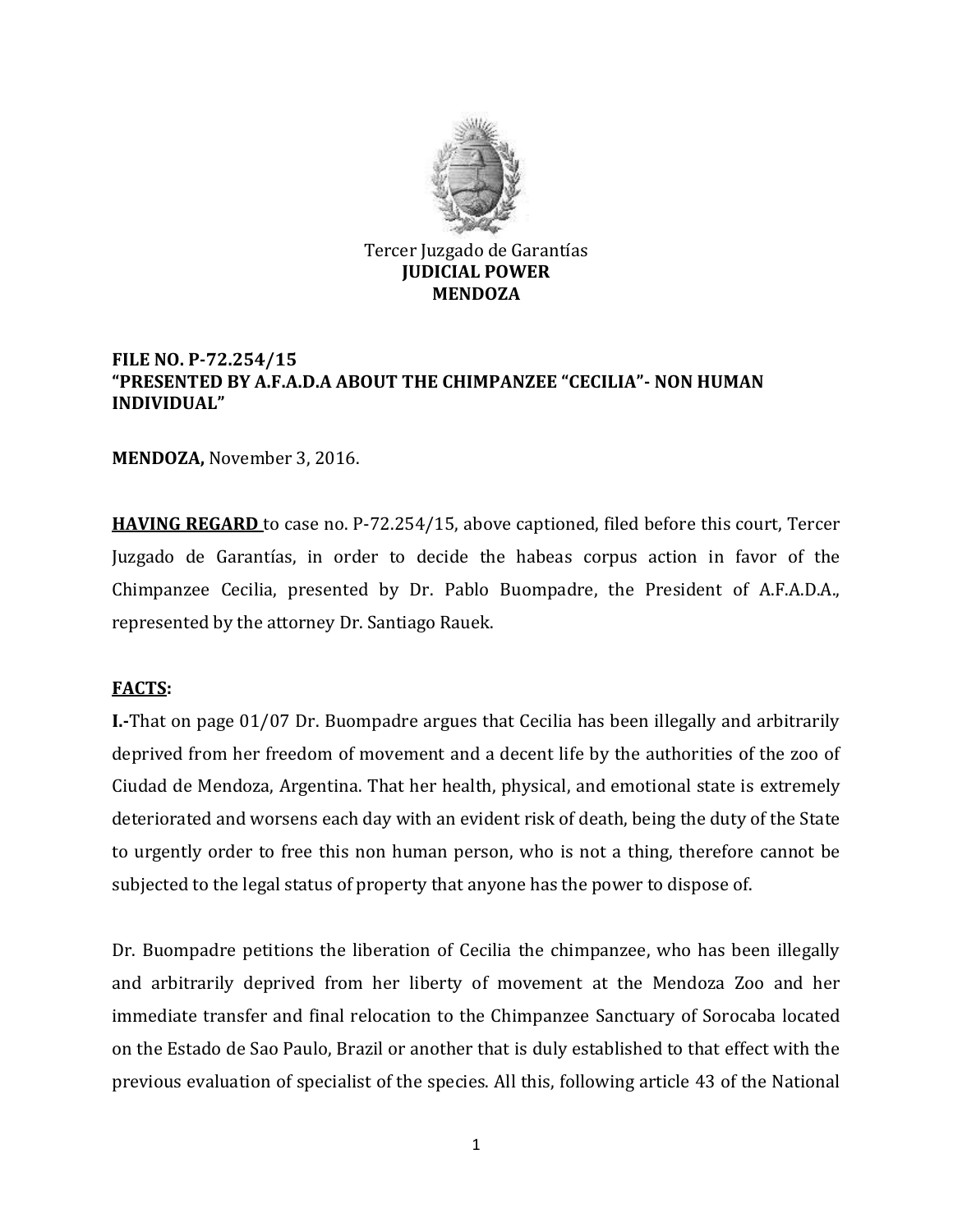Constitution, article 17, 19, 21 and cc of the Constitución Provincial de Mendoza, article 440 and ss of the Código Procesal Penal de Mendoza or, as subsidiary, as stated on the Ley Nacional no. 23.098 or other laws and international treaties with constitutional hierarchy, article 75, section 12 of the Constitución Nacional applicable to the case.

Plaintiff refers that Cecilia is a female chimpanzee, scientifically denominated "Pan troglodytes", of around 30 years of age, that almost all her life has lived in captivity in the Mendoza Zoo in a cement cage that is truly aberrant, in other words, she is illegally deprived of her freedom of movement, being a clear prisoner and slave for more than 30 years in the Mendoza Zoo only by the arbitrary decision of its authorities, affecting in this way at least two of her basic fundamental rights: her freedom of movement and her right to a decent life, and they are trying to end this situation through these means.

Dr. Buompadre argues that the chimpanzee is living in deplorable conditions, in a cage with cement walls and floor, extremely small for a non human animal of that species with a much reduced living space. That it does not have blankets or hay to lie down, that she doesn't have shelter from inclement weather of from even the wind, to which chimpanzees are very scared from, or from the noise and screams of the constant school visits and the general public that visit this place and from the things that are thrown to her as mere jokes. A place that barely gets sunlight a few hours a day, exposing the primate to high temperatures that during summer go higher than 40°C heating the cement floor and walls, and during winter temperatures are lower than  $0^{\circ}$ C, even snowing several times and freezing the surfaces, with a total lack of hygiene and full of excrement that is not cleaned daily.

He adds that after the death of her cage companions "Charly" (July, 2014) and Xuxa (January, 2015), the chimpanzee Cecilia is living in absolute solitude without any company of her species, being chimpanzees extremely "social", without any green space or trees to exercise, or any environmental enrichment like instruments and games for entertainment and without a water dispenser of her own so that she can drink water whenever she is thirsty. These conditions have aggravated her situation putting in evident risk her life and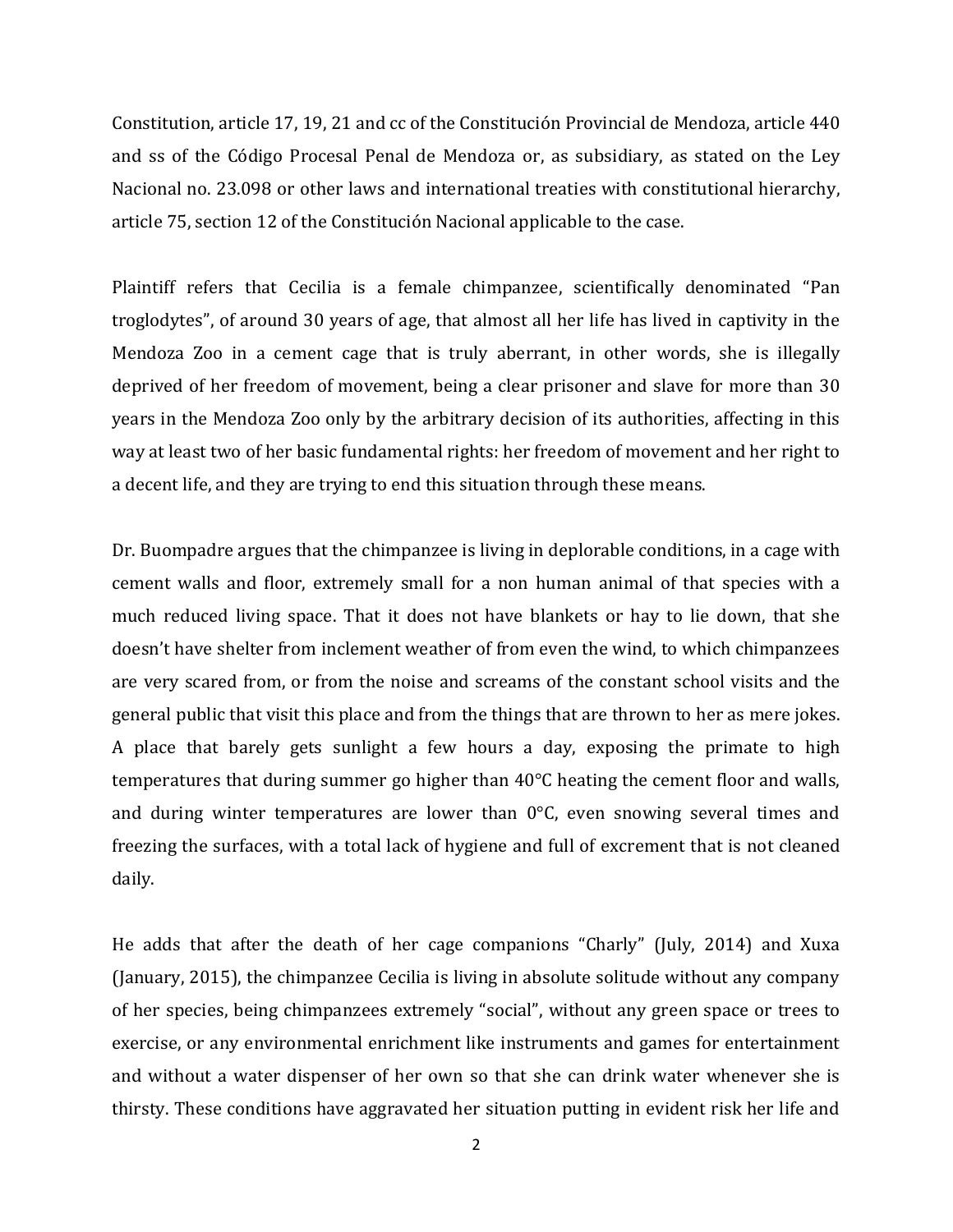physical and emotional health, in relation to her age, the characteristics of her species and fundamentally for the stress she is living with in captivity.

Plaintiff states that since the accommodation of this chimpanzee in the zoo for more than three decades nothing has been done by this establishment and its authorities on behalf of the wellbeing of this Great Ape, they have kept her enslaved, deprived of her freedom of movement in an arbitrary and illegal manner without any other purpose than to be exhibited to the public as a circus object. This never improved, not even at the end of 2013 with the great social pressure and relevance of the events that exposed the serious situation of this "animal prison".

Dr. Buompadre considers that Cecilia, despite having a 99.4% genetic identity with any human being, was and is a real slave of the Mendoza Zoo, discriminated because of her species, victim of what philosophy and ethics call "anthropocentric speciesism", so that she is treated as a slave, unfairly and illegally deprived of her liberty of movement, like many other non humans. Cecilia has not committed any crime in order to be enduring an unnecessary suffering of this nature in an extreme confinement situation that is nothing more than a sine die illegal and unjustified confinement of a sentient being, who is not a thing and should not be treated as one, and without an order for such confinement from a competent authority, a judge.

Plaintiff understands that the captivity conditions for this species, like the one Cecilia is at the Mendoza Zoo, are truly aberrant, not only because of the circumstances before mentioned, but also because of the ethological characteristics of these hominids that are sentient beings, they organize in social groups, are gregarious animals that live in big family groups with a determined hierarchy, they also possess self-consciousness, they have specific abilities like being able to recognize themselves, make tools and they even have a "culture" concept with education that is passed from parents to children.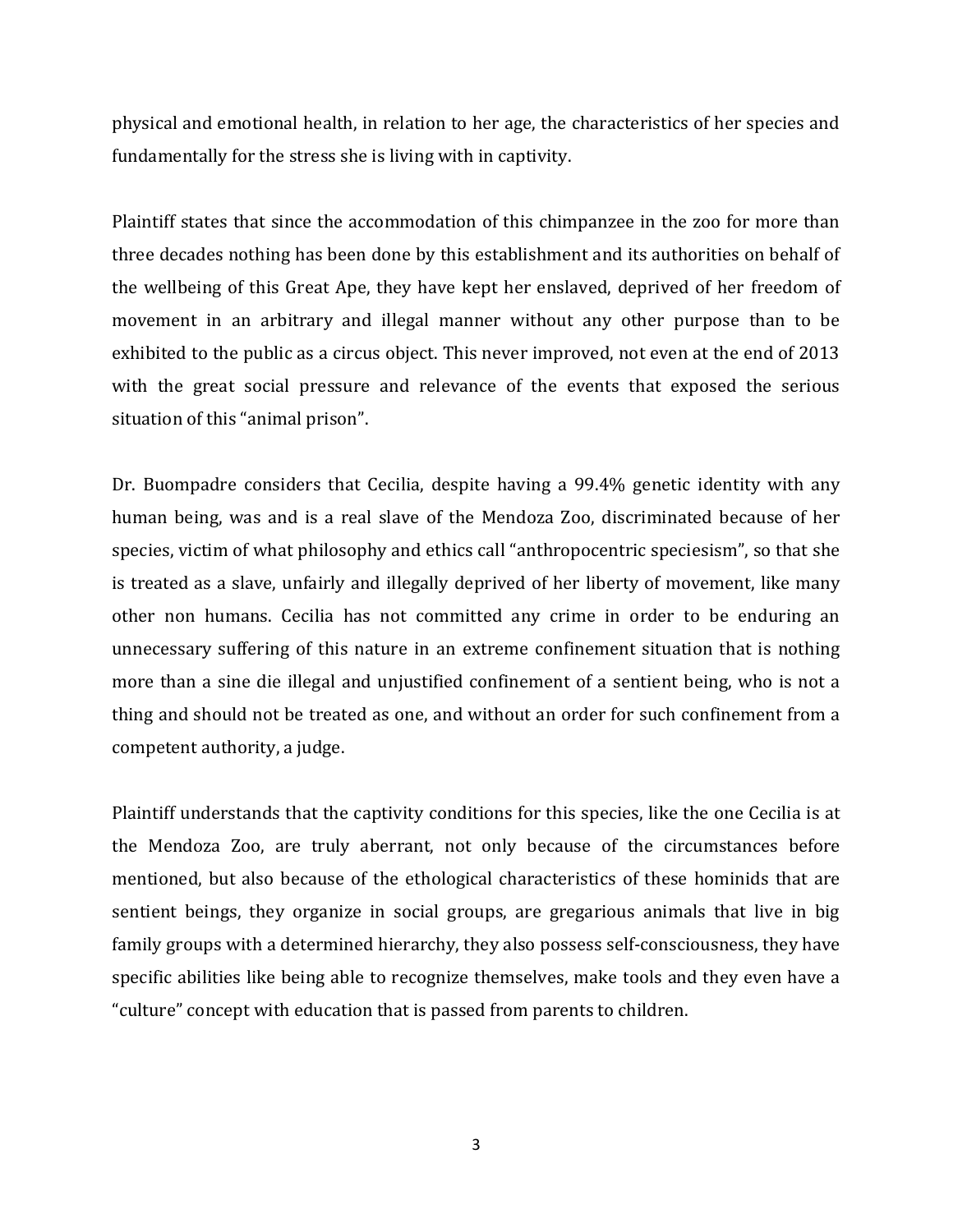He adds that the proximity of man with chimpanzees is so that a chimpanzee could be a blood donor to humans and vice versa, they are individual and unique beings, they have emotional needs, they are rational and emotional beings.

Dr. Buompadre points out that a chimpanzee is neither a pet, nor it can be used like a mere entertainment object, used like a guinea pig for experiments or for mere exhibition. They think, feel, are affectionate, hate, suffer, learn, and even pass on what they learn.

Plaintiff states that they do not pretend to consider chimpanzees, gorillas, orangutans, and bonobos humans, which they are not, but hominids, which they are.

The President of the A.F.A.D.A. points out that to keep animals in captivity in artificial and inadequate environments, and especially for this species in particular, it is a clear abuse by the authorities that have her in this situation of extreme isolation and confinement, being these clear and true violations of the animal abuse and cruelty law (Ley Nac. 14346) and the conservation of wild fauna law (Ley Na. 22.421) that are in force in our country, which will inevitably bring Cecilia to the loss of her identity and surely to a deadly destiny that they are trying to prevent.

Finally Dr. Buompadre states that Cecilia is a non human person, innocent, that has not committed any crime and has been convicted to living in confinement, arbitrarily and illegally, without legal and valid due process, ordered by a public authority that is not a judge, the Mendoza Zoo, where she actually serves a prison sentence (a place that does not guarantee minimum conditions of "animal wellbeing") and that she did not have the slightest possibility of being free and to live freely, not even during the last days of her life.

Next, the A.F.A.D.A. President explains about the precedents of the habeas corpus of great primates and about the admissibility of the habeas corpus action. Then, he makes a detailed analysis of the extension of the basic fundamental human rights extended to great primates. Finally, Dr. Buompadre does an analysis about the legal personhood of the chimpanzee and about the zoos as prisons for animals.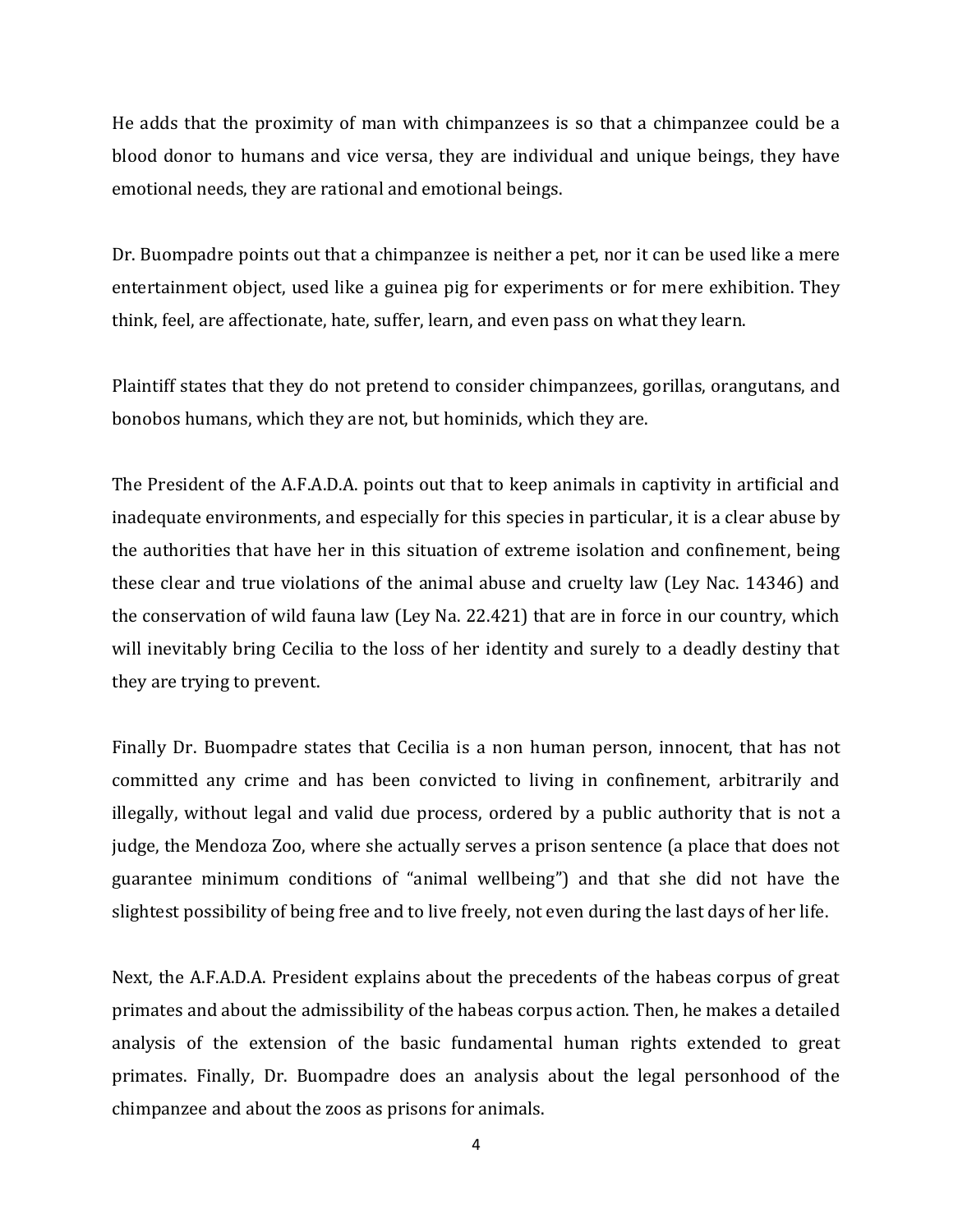#### **III.-WHEREAS:**

That on page 35/79 a report by Mr. Pedro Pozas Terrados about chimpanzee Toti at the Bubalcó Zoo was attached.

On page 99/103 Dr. Fernando Simón, State Attorney of the Mendoza Province, answered the claim presented by A.F.A.D.A. and requested the dismissal of the petition. The State Attorney stated that the claim lacks the most important element which is the existence of a human person and not an animal, which for purposes of the present legislation is still a thing, as established by article 227 of the C.C. In spite of understanding that animals deserve protection, they do not share the assimilation that is made of them to a person as having legal personhood and as receiver of the protection of the guarantee of habeas corpus.

The State Attorney stated that with the noncompliance with the basic requirements, there is not a real detention as the petitioner tries to demonstrate since it would have to be an individual cautionary measure that consists of the temporary privation of liberty ordered by a competent authority. He adds that the freedom of movement is a very personal right that only human people can enjoy and not animals or the so-called non human person, as it is tried to be asserted trough this claim in a dogmatic manner lacking any legal grounds. That we are not before an illegal act since the zoo of the province was created on May 18, 1897, which was settled by the enactment of Law No. 30 of 1897, which intends to hold different animals which will remain inside the facilities and for the safety of other property and human people they are kept inside cages built especially for each of the species.

The State Attorney argues that the A.F.A.D.A. lacks legal standing since it has no accreditation to exist and to have legal capacity. He also states that there is a substantial active inadmissibility since the plaintiff would be an animal (thing) and not a human person and conceptually to have standing is the recognition the legal system makes in favor of an individual (human person) which confers the possibility to effectively exercise the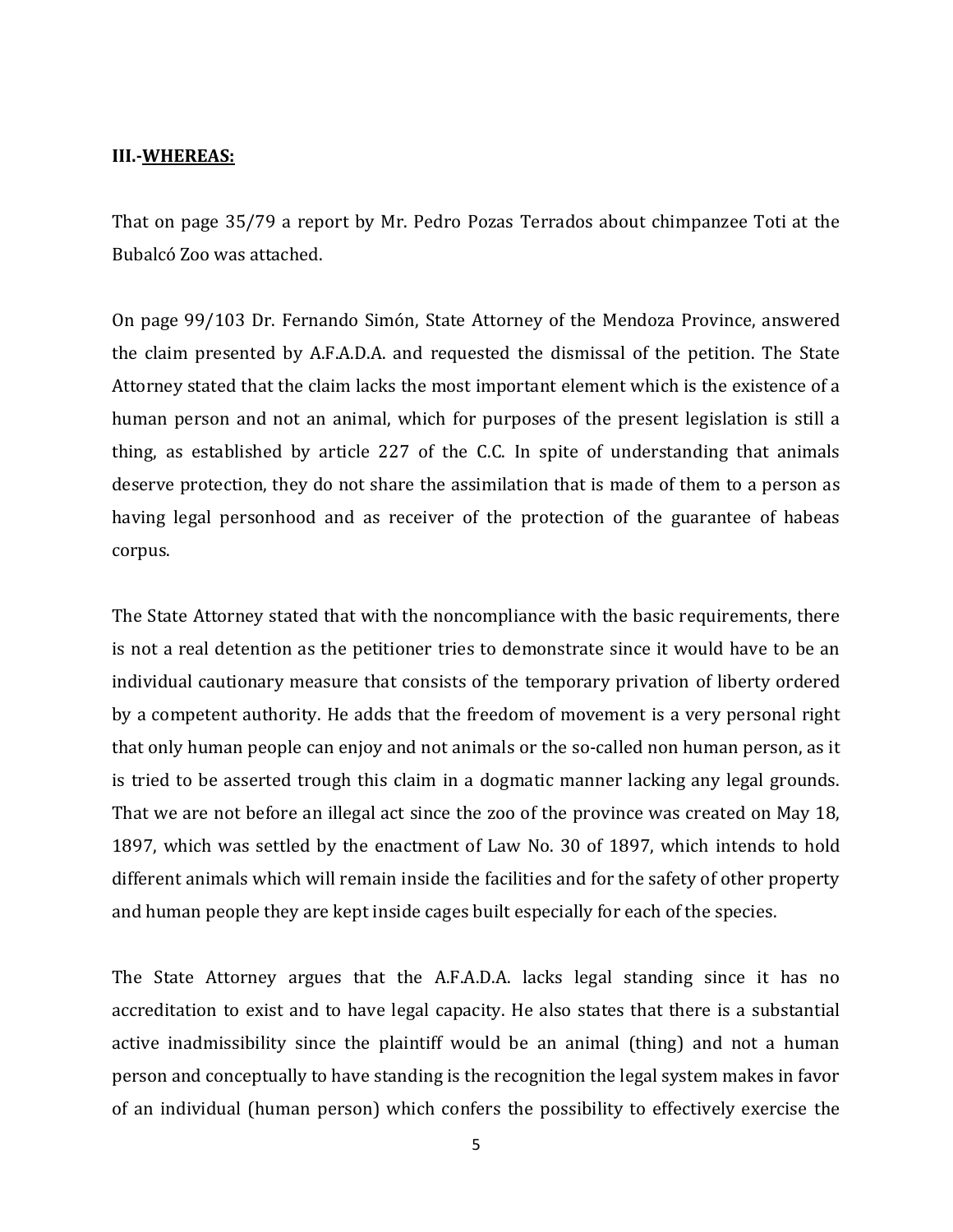legal power based on the existent relation between the individual and the rights and legitimate interests of which the individual claims jurisdictional protection.

On page 87 there is a minute which records that on July 7, 2015 the personnel from this court, Dr. María Alejandra Mauricio, Judge, Dr. Gerardo Manganielloi, Ad Hoc Secretary, and Dr. S. Amalia Yornet, went to the Mendoza Zoo where they held a visual inspection.

On page 112/147 there is a certified copy of the administrative file no. 332-D-2.015-18010 from the Parks and Zoos Administration.

On page 150/153 there is a report sent by the Vet. Med. Gustavo Pronotto, the Zoo Director at the time.

On page 158 there is a minute which records that Dr. Pablo Buompadre, AFADA President, attorney Dr. Santiago Rauek, Dr. Claudio SarSar and Dr. Cristian Thompson, State Attorney, Dr. Alejo Guajardo, Government Consultant, Dr. Gustavo Pronotto, Director of the Mendoza Zoo, and Dr. Raúl Horacio Vicchi from the Public Policies of the Judicial Power of the Mendoza Province appeared before this court in order to hold the hearing about the chimpanzee Cecilia.

On page 161/165 Dr. Fernando Simon, State Attorney of the Mendoza Province presented a proposal to transfer Cecilia to the Bubalco Zoo, in compliance with the hearing of September 2, 2015.

On page 184/210 there is an expert report by … (left incomplete in the original document in Spanish)

On page 214/234 there is an expert report by the veterinary Dr. Jennifer Ibarra.

On page 235/240 there is an expert report by veterinary Dr. José Emilio Gassull.

6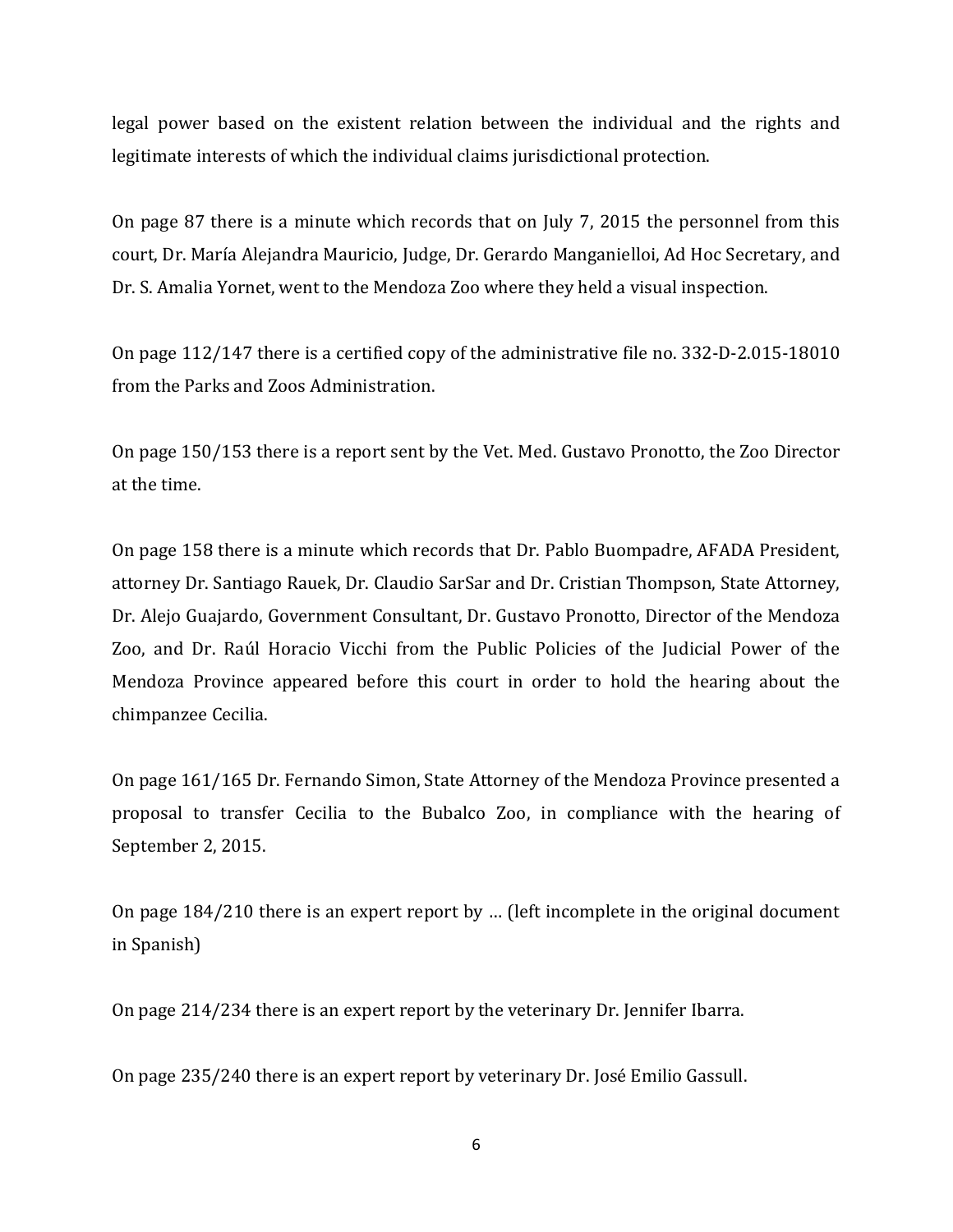On page 244 there is a minute which records that the personnel form this court went to the Mendoza Zoo and confirmed that on the enclosure next the cage where Cecilia is there is a construction that was started with private money.

On page 246/247 there is a report rendered by the Land, Environment and Natural Resources Department of the Mendoza Province.

On page 275/281 there is a report from SENASA.

On page 284 there is a minute which records the hearing before this court which was attended by the A.F.A.D.A. attorney Dr. Santiago Rauek, Dr. Claudio SarSar and Dr. Cristian Thompson, State Attorneys, Dr.Alejo Guajardo, Government Consultant, Engineer Mariana Carm as the Mendoza Zoo Director, Dr. Paula Llosa, advisory attorney, and Mr. Humberto Mingorance, Secretary of Environment and Territory Order, Lic. Eduardo Sosa, Chief of Staff. During this hearing the parties agreed that the best option is to send the chimpanzee Cecilia to the Brazil Sanctuary.

On page 287/309 Magister Mariana Caram, Zoo Director, Administration of Parks and Zoo, architect Ricardo Mariotti, General Administrator, and Lic. Humberto Mingorance, Secretary of Environment and Territory Order noted that the transfer of Cecilia to the Brazil Sanctuary is feasible. The procedures necessary to do the transfer would require between three to six months, approximately.

On page 310 this court granted Magister Mariana Caram, Zoo Director, Administration of Parks and Zoo, architect Ricardo Mariotti, General Administrator, and Lic. Humberto Mingorance, Secretary of Environment and Territory Order a maximum time of six months to finish all necessary procedures to transfer the chimpanzee Cecilia to Sorocaba, Brazil.

**IV.-**To decide the issue brought before this court I understand that the following factors should be considered.

7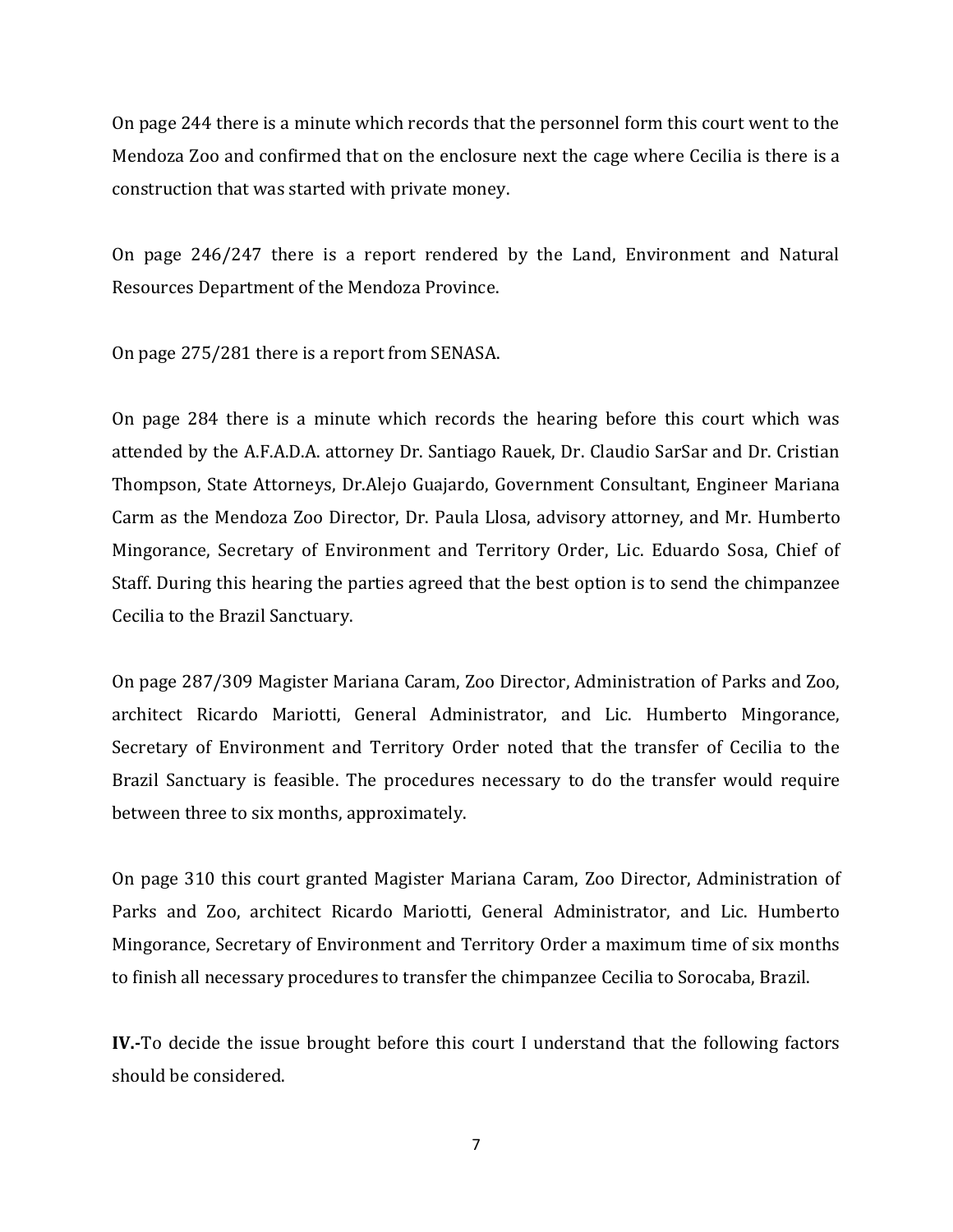First, and taking into consideration the arguments brought by the State Attorney, I shall refer to the standing of the A.F.A.D.A. President and next to this court's competence to decide the present actions.

**a.-**The procedural course elected by plaintiffs does not hold this court. I must respect the congruence principle (article 18 CN). A factual situation was reported and it was requested to cease.

As a judge, I am responsible for the legal qualification of the claim and of the proved facts, even more so since the decision I will make is not a criminal imputation, therefore the principles of "nullumcrimen", "nullapena", etc. will not be affected. This is how the judge in the famous "Kattan" case proceeded (the case about the "dolphins").

In that case plaintiffs requested the judge to prohibit the hunting or capture of the dolphins in our seas "until there were finished studies about the impact of hunting on the fauna and the environment". The claim was based on two authorizations by the Executive Power to capture 14 dolphins.

The judge held that "the strict requested measure supposes a sentence in the future that, for said reason, it is not viable". He added: "Nonetheless, in accordance to the principle of "iuranovit curia" I consider that I can void the permissive resolutions that have caused the issue". (Juzgado de 1ª Instancia en lo Contencioso Administrativo Federal N° 2, 10.05.83, "Kattan Alberto E. y otro c./Poder Ejecutivo Nacional sobre amparo" (firme), MJ-JU-M-8640-AR/MJJ8640)

As you will see, I understand the present case involves the protection of a collective good or value that later I will identify, and I also consider that given the particular base and procedural characteristics of the case, I am not only authorized, but obliged to issue a decision.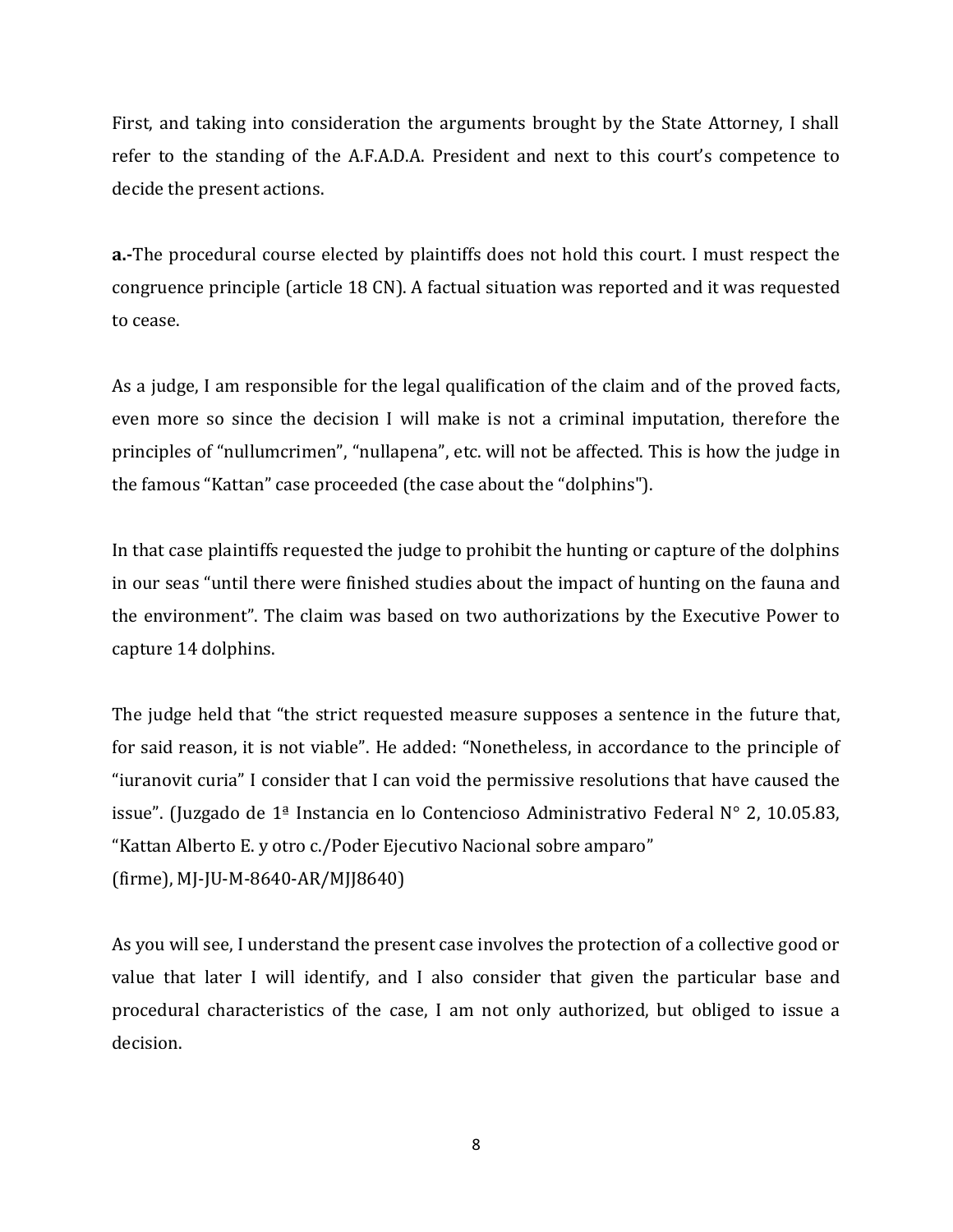The National Constitution expressly recognizes since 1994 a new category of rights: the "rights of collective impact" (article 43, second paragraph, CN), referring to the right to the environment, among others, established by article 41 CN. The right to the environment was incorporated expressly in article 41 CN with the following text, which I allow myself to reproduce to facilitate the reading of the argument that I will develop.

"All inhabitants are entitled to the right to a healthy and balanced environment fit for human development in order that productive activities shall meet present needs without endangering those of future generations; and shall have the duty to preserve it. As a first priority, environmental damage shall bring about the obligation to repair it according to law. The authorities shall provide for the protection of this right, the rational use of natural resources, the preservation of the natural and cultural heritage and of the biological diversity, and shall also provide for environmental information and education. The Nation shall regulate the minimum protection standards, and the provinces those necessary to reinforce them, without altering their local jurisdictions…"

The "right to the environment" is a right of collective impact. Without a doubt, this is what is stated on article 43 CN which establishes the "collective protection" in the following terms: "…This summary proceeding against any form of discrimination and about rights protecting the environment, competition, users and consumers, as well as about rights of general public interest, shall be filed by the damaged party, the ombudsman and the associations which foster such ends registered according to a law determining their requirements and organization forms…"

The notion of the "right of collective impact" or "diffuse right" was recognized in our province even before the 1994 reform of the National Constitution. Remember our groundbreaking Law 5961 of 1993 about "environment preservation".

In its Title IV (jurisdictional defense of the environment) there is regulation of a system of actions destined to the jurisdictional defense of the rights and interests that today, with the terminology of article 43 CN we would call "of collective impact".

9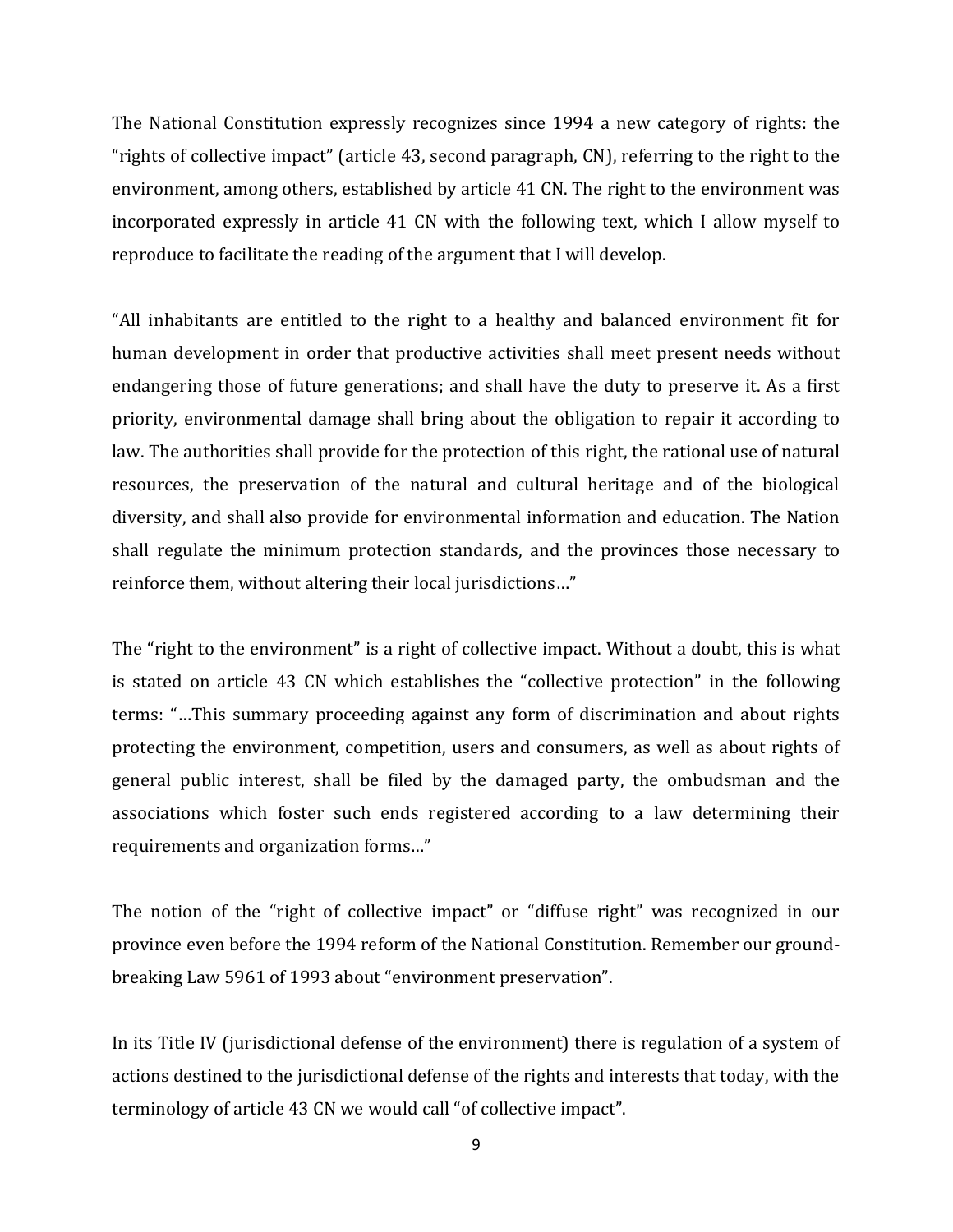Article 16 establishes that the jurisdictional defense is granted to "the diffuse interests and collective rights, protecting the environment, the conservation of the ecological balance, the esthetic, historical, urban, artistic, architectonic, archaeological, and the landscape values" and to "any other goods that respond in an identical manner to the common needs of the human groups in order to safeguard the quality of the social life" (article 16, Law no. 5961).

Let us continue.

Article 41 CN incorporates a broad notion of "environment", which includes, together with the natural patrimony, the cultural values and the quality of social life. Regarding the first one, have in mind that orangutan Cecilia is part of the wild fauna of our country and therefore she is within the scope of the national law 22.421 for the protection of wild fauna, which was adopted by our province through law 4602.

Let us move forward to remember that article 3 of law 22.421 states that "wild fauna" means animals "that are untamed or wild that live controlled by man, in captivity or semicaptivity".

Well, article 1 of the law declares as "public interest" the protection and conservation of wild fauna. It is important to point out that article 1 states that "all inhabitants of the Nation have the duty to protect wild fauna", a rule that, as I will state later, strengthens the recognition of procedural legitimation in actions and initiatives oriented to enforce that protection.

Tawil warns that "supporting a broad conception of the concept of the environment… the constitutional clause has given the authorities the duty to provide the preservation of the natural and cultural patrimony…"(Tawil, Guido S."La cláusula ambiental en la Constitución Nacional", in Estudios sobre lareforma constitucional, Cassagne, Juan Carlos (dir), Buenos Aires,Depalma, 1995, page 21, on page 50).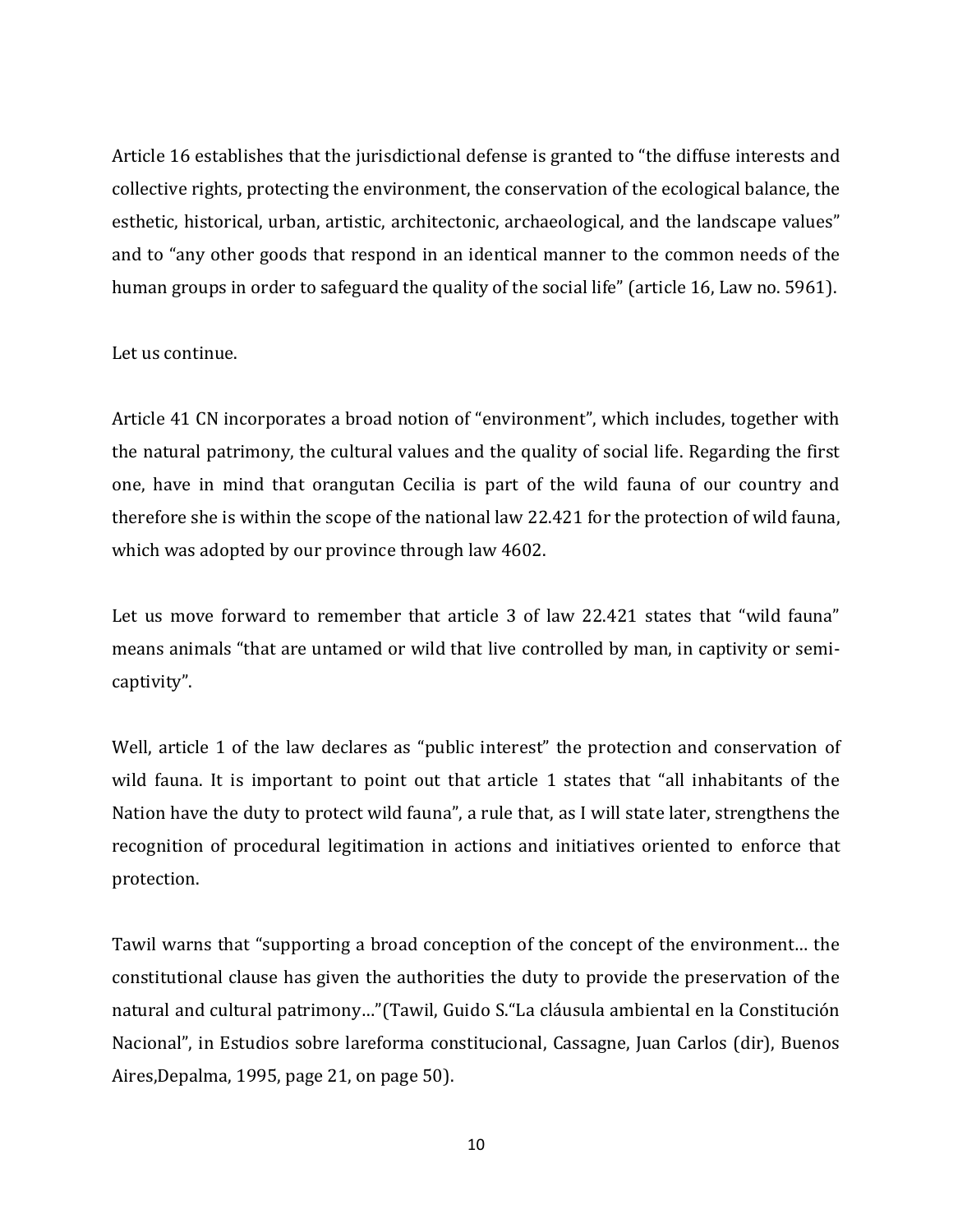Mariana Valls says that "adhering to a broad conception of the environment permits the State to regulate in the matter of… b) historical and cultural places, zoos and botanical gardens, among other things", referring to the passage where article 41 CN imposes a duty for authorities to protect the natural and cultural patrimony. (Valls, Mariana, Derecho Ambiental, Ciudad Argentina, 1999, p. 40)

The broad notion of the environment is confirmed by law no. 25.675, known as the General Law of the Environment (the publication on the Boletín Oficial named it the "National Environmental Policy Law") which is one of the "rules of minimum protection standards" that article 41 CN established as a new sort of rules ("the Nation shall regulate the minimum protection standards, and the provinces those necessary to reinforce them…).

Article 2 of Law 25.675 sets some of the following objectives of the "national environmental policy": "… a) Assure the preservation, conservation, recovery, and improvement of the quality of the environmental resources, both natural and cultural…; b) Promote the improvement of the quality of life, for present and future generations, making it a priority"

Article 27 of Law 25.675 states the following: This chapter establishes the rules that will regulate the legal facts or acts, legal or illegal, which by action or omission, cause an environmental damage of collective impact. An environmental damage is defined as any relevant alteration which negatively modifies the environment, its resources, the balance of the ecosystems, or the collective goods or values."

Article 31 of Law 25.675 states that the person responsible for a collective environmental damage is responsible "towards society", while article 32 of the same law, grants broad faculties to the judge who intervenes in the procedure for a collective environmental damage "in order to effectively protect the general interest".

Therefore, the right to the preservation of the natural and cultural patrimony and the right to the quality of life are part of the "right to the environment" (Art. 41 CN), they constitute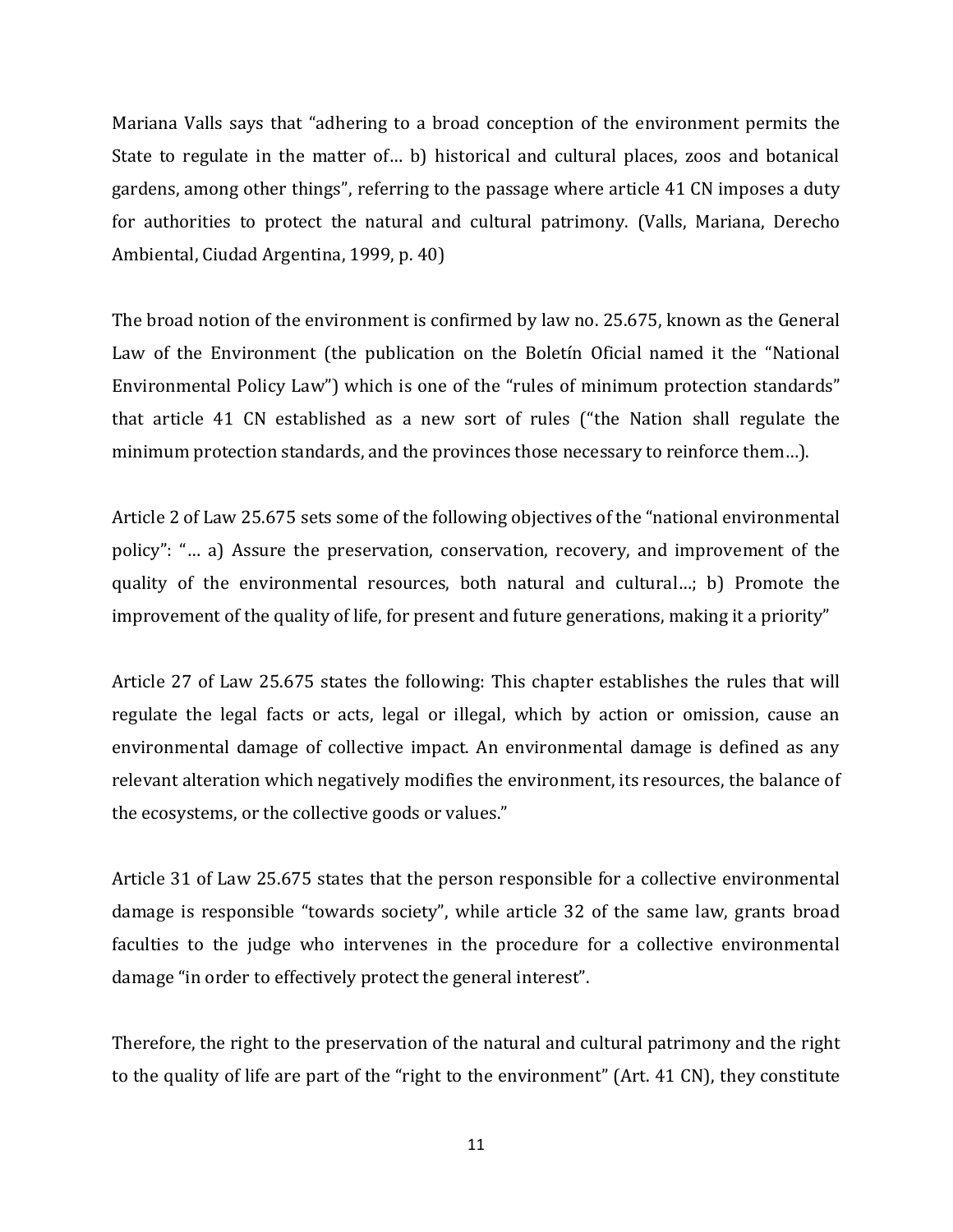the "collective impact rights" and are essentially connected to the general interest of society.

Bustamante Alsina has said that article 41 CN "incorporates to the National Constitution the two universally recognized postulates, quality of life… and "sustainable development"(Bustamante Alsina, Jorge, Derecho Ambiental. Fundamentación yNormativa. Abeledo-Perrot, Buenos Aires, 1995, p. 64).

This same author recalls that the notion of quality of life "expresses the will of the search for a quality beyond what is measurable, which is the level of life. In other words, the environment concerns not only Nature, but also the social relations of men…"

Meanwhile, Lorenzetti points out: "One of the most important values that are introduced in legislation is the one of quality of life. Section b) of article 2 of law 25.675 establishes as an objective "to promote the improvement of the quality of life of present and future generations, making it a priority". (Lorenzetti,Ricardo L. "Teoría del Derecho Ambiental", 1ª. Ed. Buenos Aires, La Ley, 2008, p. 59).

In a ground breaking judgment before the National Constitution reform of 1994 it was stated that the custody of the environment "coincides with the protection of the physicalemotional balance of man…"(Juzgado de PrimeraInstanciaen lo Civil, Comercial y MinasN° 4, 02.10.86, "Morales Víctor H. y otro c. Provincia de Mendoza", ED 123-537, p. 543).

In this case the judge declared void the provincial decree that had lifted the ban on sport hunting and fishing in the fauna reserve of the Llancanelo lagoon. The judge stated that "the contested decree… orders the end of the ban… without a previous and indispensable study about the environmental impact… Such measure puts us… in front of the possibility of a certain degree of degradation of the surroundings and the decay of natural resources. Consequently, this compromises directly the quality of life of the inhabitants"(considerando 4°, ED 123-537, en p.542).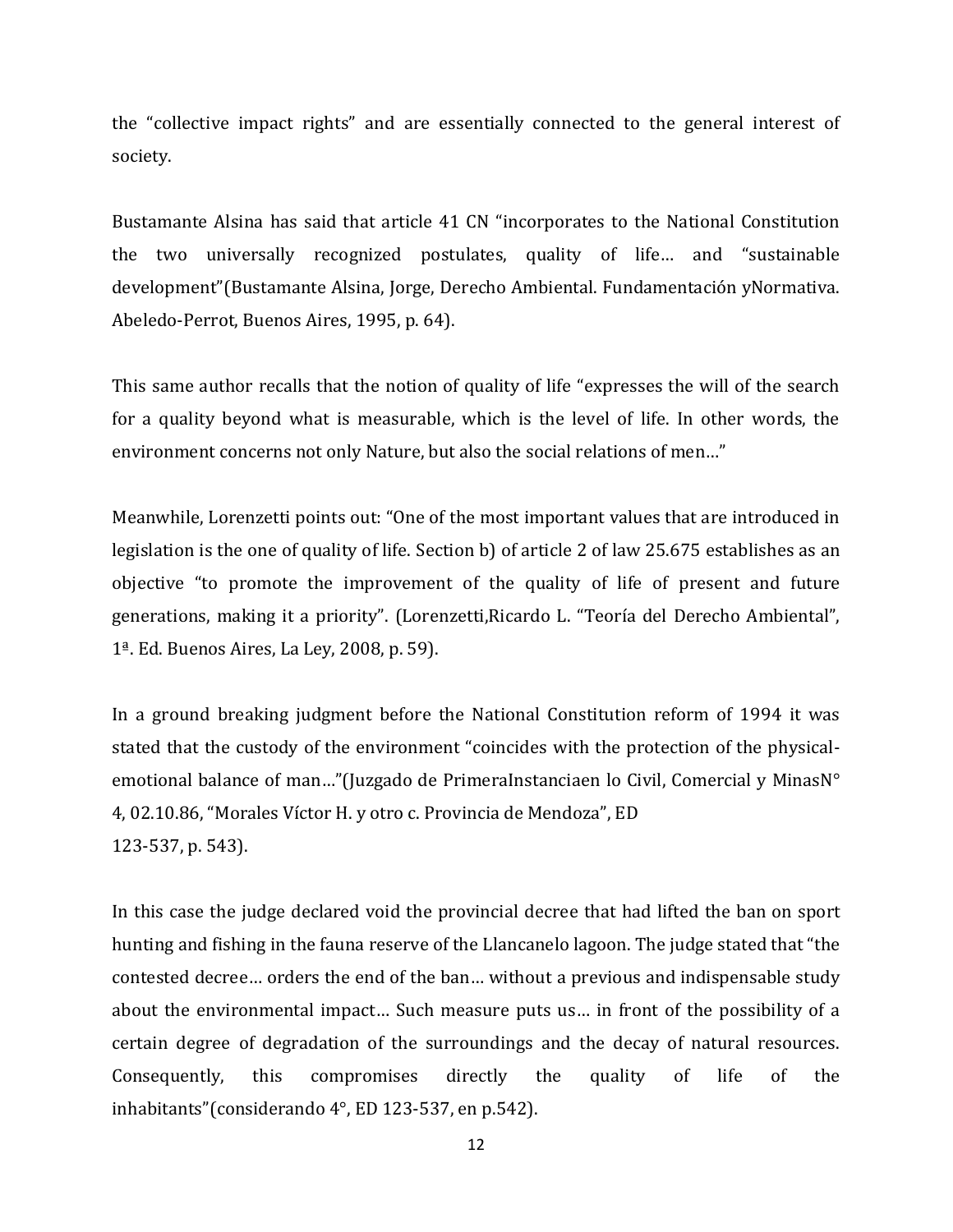When the 1994 reform was already in force it was decided that quality of life was a postulate included under article 41 CN (cf. CámaraNacional de Apelaciones en lo Civil Sala H, 01.10.99, "Subterráneos de Buenos Aires S.E. c/Propietario de la Estación de servicio Shell calle Limaentre Estados Unidos e Independencia" (J.A. 1999-IV, p.308, on p. 315).

The enjoyment of a park was considered an integral element of the value of the "quality of life", protected by article 41 CN (Supremo Tribunal de Justicia de Entre Ríos, Sala 1 en lo Penal,23.06.95, "Moro Carlos Emilio y otros c. Municipalidad de Paraná" E.D.167-69).

The Supreme Court of the Province of Buenos Aires protected the "right to landscape" of the Cariló community. The case claimed that the Municipality was ignoring the law that declared a provincial interest that landscape since it continued to enforce decrees that authorized acts such as the extraction of sand dunes, the modification of the original levels of streets, the destruction of aged trees, etc.

The court ordered the Municipality to enact a decree to effectively protect the local landscape, effectively regulating the provincial law. (SCBA, 29.05.02, "Sociedad de Fomento de Cariló c. Municipalidad de Pinamar" La Ley Buenos Aires -2002- page 923).

The deprivation of the esthetic enjoyment provided by a traditional sculpture group built on the public road of the city of Tandil which was destructed by the impact of a crowd was compensated as a "moral collective damage" suffered by the inhabitants of that city (Cámara Civil y Comercial de Azul, Sala II, 22.10.96, "Municipalidad deTandilc./TransportesAutomotores La Estrella y otro s/daños y perjuicios",Microiuris MJ-JU-E-12493-AR/EDJ 12493).

The Supreme Court of Justice of the Province of Buenos Aires stated that the damage to the architectonic and cultural patrimony of the inhabitants of the La Plata City "would affect the public interest implicated with the constitutional protection of the environment"(SCBA,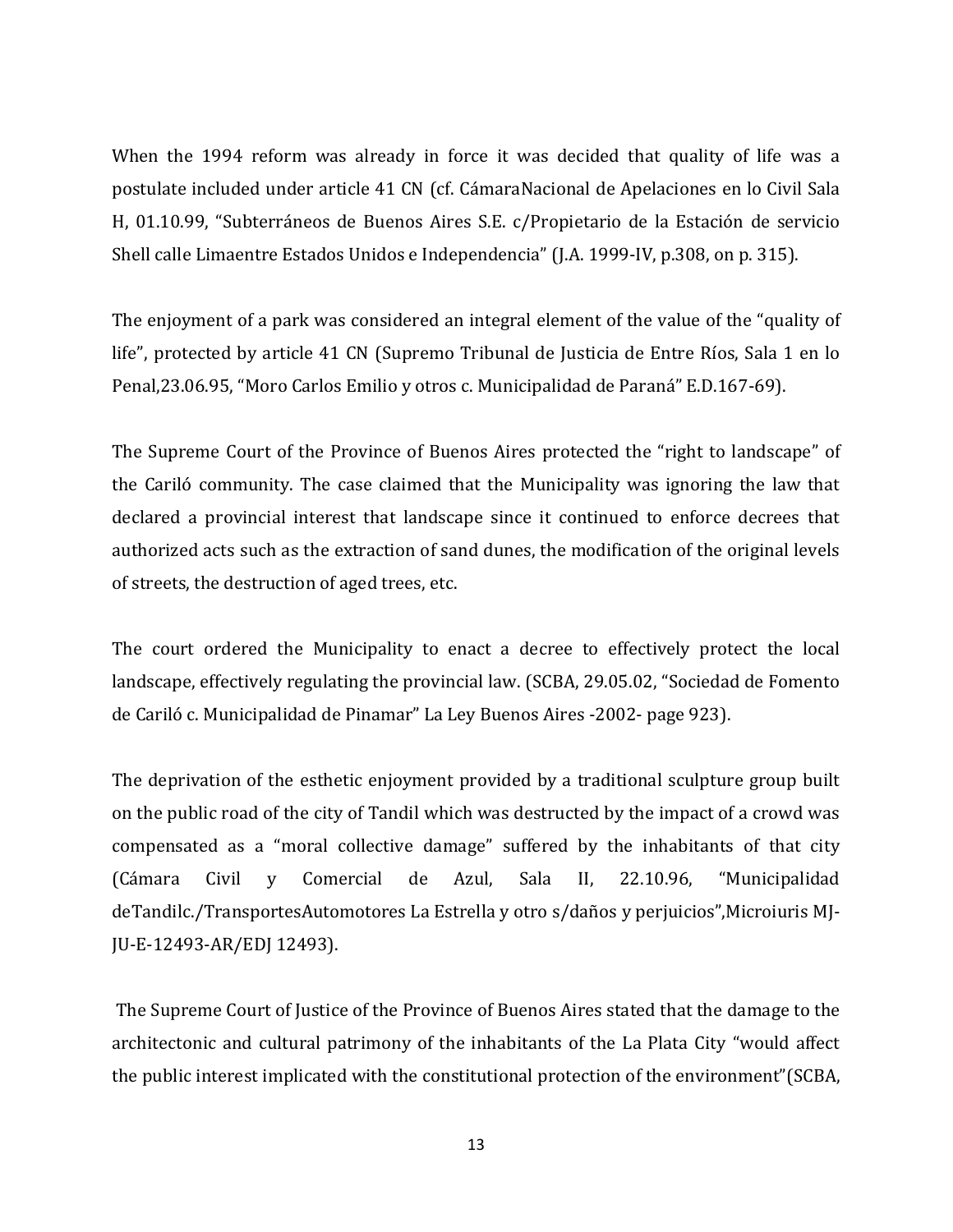24.05.11,causa I.71-446 "FundaciónBiósfera y otros c./Municipalidad de La Platas/ inconst. ord. N° 10.703" Microiuris MJ-JU-M-65229-AR | MJJ65229| MJJ65229).

It is interesting that in the landmark case of "Kattan", which I mentioned above, the judge cleverly pointed out that the defendant State in arguing the similitude of the capture of the dolphins with what happens with "cows, pigs, sheep, etc." and with the commercial fishing of other species" has confused the concept of a natural resource with a cultural resource" (aforementioned judgment, whereas III). Namely, the judge perceived that in the protection of the species of the dolphin not only was the protection of the fauna involved (the decision has extensive considerations of law 22.421), the "cultural" dimension was also at stake.

Now, in our case, which is the collective good or value within the ample right to the environment and which is the "general interest" that a judge is called to effectively protect (Arg. Art. 32 law 25.675)?

I understand that in the present case the collective good and value is embodied in the wellbeing of Cecilia, a member of the "community" of individuals of our zoo. This because Cecilia is part of the natural patrimony (law 22.421), but also her relation with the human community –in my opinion– makes her part of the cultural patrimony of the community.

For one reason or another, her wellbeing has to do with the protection of a collective patrimony. Likewise, it is part of the quality of life of the community, the protection of that patrimony is part of the physical-emotional balance (aforementioned judgment "Morales, Víctor H."), which is the same as Cecilia's wellbeing.

I point out in advance that I will decide following the proposal of the Government of the Province to transfer Cecilia to a better destination, outside of our country. I do not find that decision contrary to the protection of the natural and cultural patrimony and the quality of life of our community.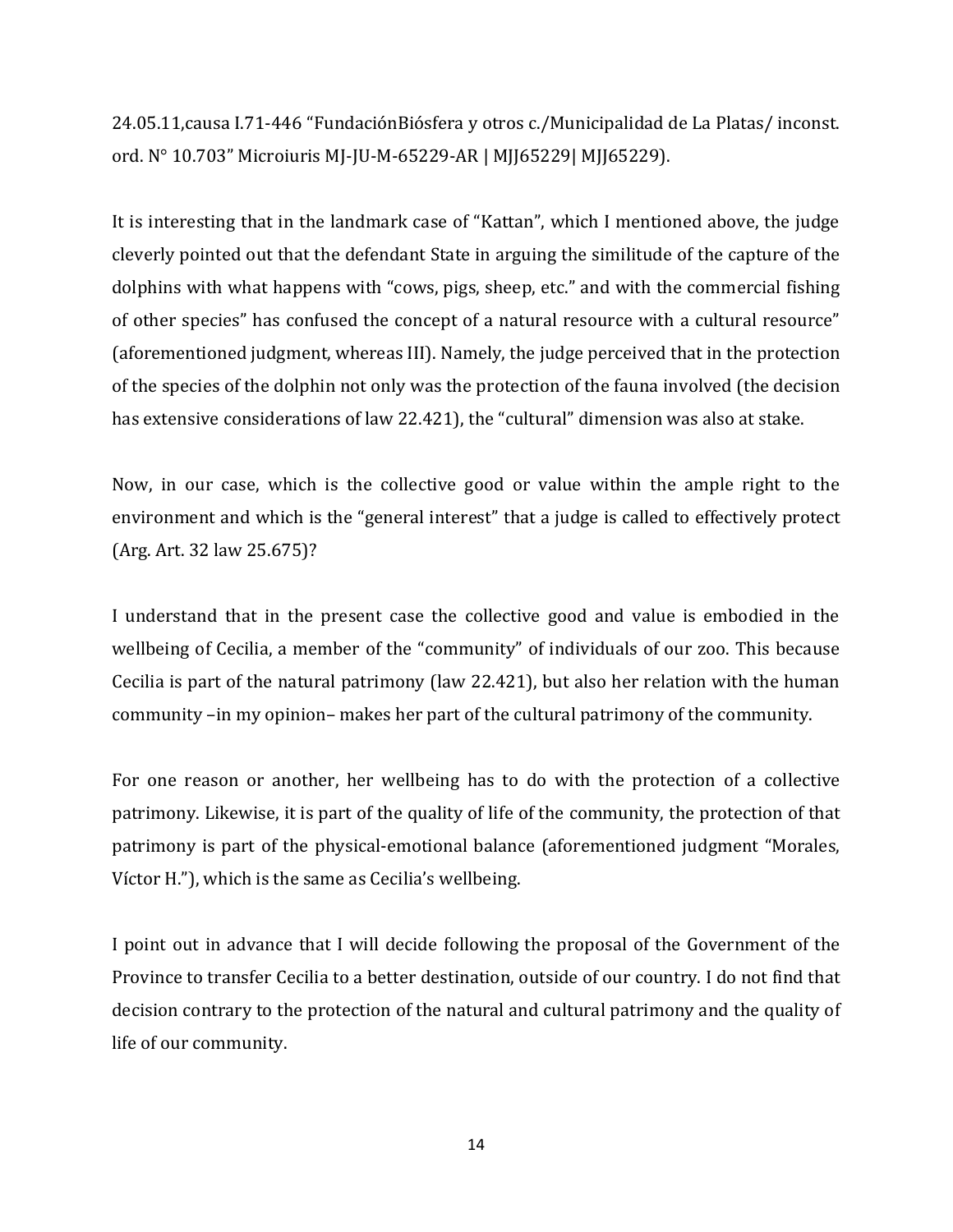It has been proven that today our community cannot provide Cecilia the wellbeing that plaintiffs and the Government of the Province intend to protect.

Within those particular circumstances, the transfer beyond our borders represents the ideal way so that the one that today is part of "our" patrimony can continue her life in better conditions.

The spiritual bond that connects a community with the elements of its patrimony does not depend on the physical proximity, it depends on the intensity with which the relations is experienced and strengthen through time, independent of the element of ownership or the jurisdiction to which it is subject to.

In terms of our quality of life, I am convinced that if the community is duly informed and educated (art. 41 CN: "the authorities shall provide for… environmental information and education") about the circumstances that result in my decision, it will feel the satisfaction of knowing that acting collectively as a society we have been able to give Cecilia the life she deserves.

Cecilia's present situation moves us. If we take care of her wellbeing, it is not Cecilia who will owe us; it is us who will have to thank her for giving us the opportunity to grow as a group and to feel a little more human.

I will now address the issue of standing.

The initiator of the process invoked he represented an association, the State Attorney objected. The broadness to recognize legal standing in these types of causes makes it impossible for the initiator to ignore it, independent of his condition as a representative.

Standing should be recognized by virtue of the direct or similar application, as the case may be, of various factual and procedural rules, as we will see.

15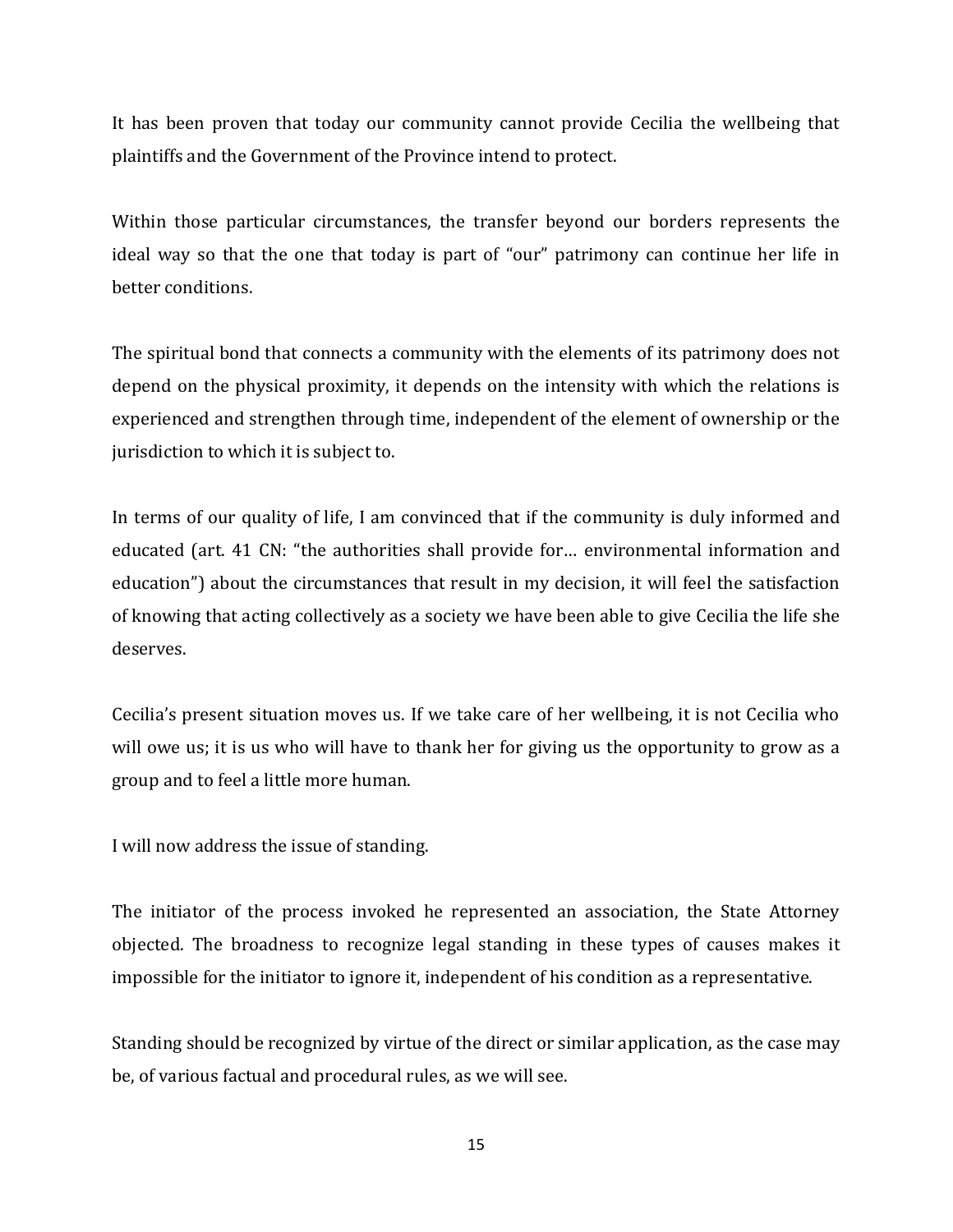The party is "damaged" according to the meaning in article 43 CN. The party has standing as stated in art. 1 of law 22.421 for the protection of fauna, applied to our Province by law 4602 (according to the aforementioned judgments in "Kattan" and "Morales"). It is the "affected party" according to article 30 of law 25.675 of National Environmental Policy. That same article 30 enables "any person" to "request the cease of activities that generate a collective environmental damage".

Article 1712 of the Civil and Commercial Code gives standing to any person that "proves a reasonable interest" to "demand" as provided under article 1711 to prevent the "continuance" of a damage.

Article 10 of the Criminal Procedure Code of our province grants standing as a "particular claimant" to "any person" in relation to crimes that injure "diffuse interests".

**b.-**After analyzing the standing issue, I will continue on to point out the grounds for the course of action I feel obliged to.

Dr. Pablo Nicolás Buompadre, President of the Association of Officials and Lawyers for Animal Rights, with the support of attorney Dr. Santiago Rauek, request through an action of habeas corpus the freedom for the chimpanzee named "Cecilia" because she was arbitrarily and illegally deprived of her freedom of movement. As a result, they request the immediate transfer and relocation of the chimpanzee to the Chimpanzee Sanctuary of Sorocaba, Brazil.

However, in an effort to bring a jurisdictional resolution in accordance to the desired outcome, I deem necessary to analyze if the presentation of the Habeas Corpus action, art. 43 of the National Constitution, articles 17, 19, 21, and cc of the Province Constitution of Mendoza, art. 440 and ss of the Criminal Procedure Code of Mendoza and National Law 23.098, is in order with the treatment and attainment of the intended purposes.

16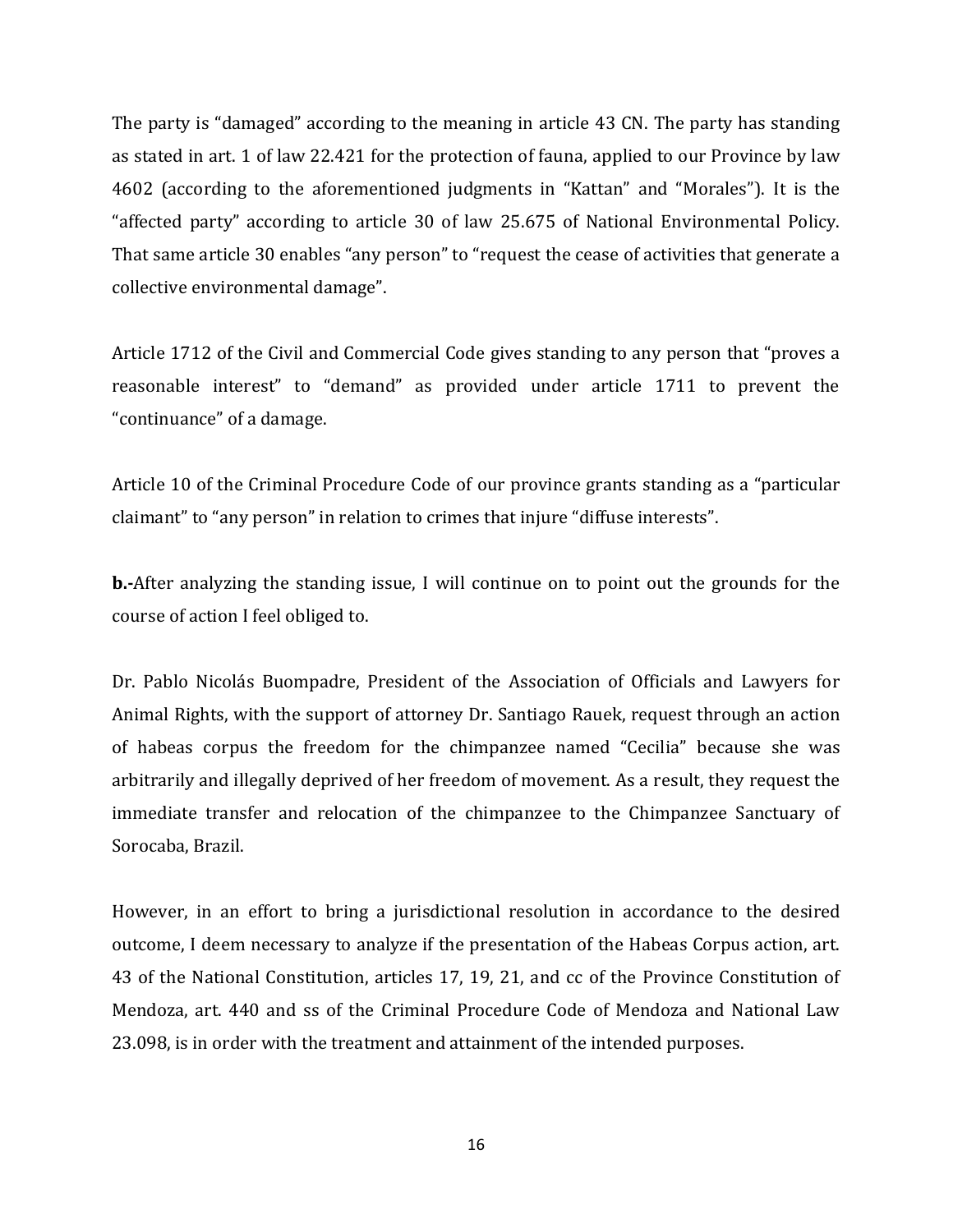Quoting the constitutionalist Bidart Campos, the doctrine states that the habeas corpus action is an urgent and "supreme" guarantee "via which the affected party, or even by any other person on his behalf, demands to the judicial authority the party's freedom, if the detention was not issued by a competent authority or has not followed the applicable procedure or lacks a legal cause. (FALCON,Enrique M.; "TRATADO DE DERECHO PROCESAL CONSTITUCIONAL. TOMOII", Ed. Rubinzal- Culzoni, Santa Fe, 2010, p. 531). The habeas corpus is the ideal constitutional mechanism to protect the freedom of movement.

This guarantee is provided by article 18 of the National Constitution when it states that "Nobody may be… arrested except by virtue of a written warrant issued by a competent authority" and by article 43, after the 1994 reform, which states that " When the right damaged, limited, modified, or threatened affects physical liberty, or in case of an illegitimate worsening of procedures or conditions of detention, or of forced missing of persons, the action of habeas corpus shall be filed by the party concerned or by any other person on his behalf, and the judge shall immediately make a decision even under state of siege." Also, article 21 of the Constitution of the Province of Mendoza establishes that "Any detained person, or any other person on his behalf, shall request to be brought immediately before a judge, and if the decree was issued by a competent authority, the person shall not be detained more than twenty four hours against his will, without being notified by an also competent judge the cause of his detention.

Article 440 of the Criminal Procedure Code of Mendoza provides that: "Any detained or confined person in violation of articles 17, 19, 21, and correlative of the Mendoza Constitution, or that considers imminent his arbitrary detention, shall file a habeas corpus to attain the end of the restriction or the threat. The same provisions are afforded to any other person to assert this right on behalf of the affected party, no order is necessary. When the habeas corpus is based on the aggravated prison conditions imposed by the competent judicial authority, the proceeding will be according the National Law no. 23.098…"

Studying constitutional rights protected by the Habeas Corpus, Néstor Pedro Sagués states that there are two positions: "TESIS RESTRICTIVA. A traditional Argentinean doctrine that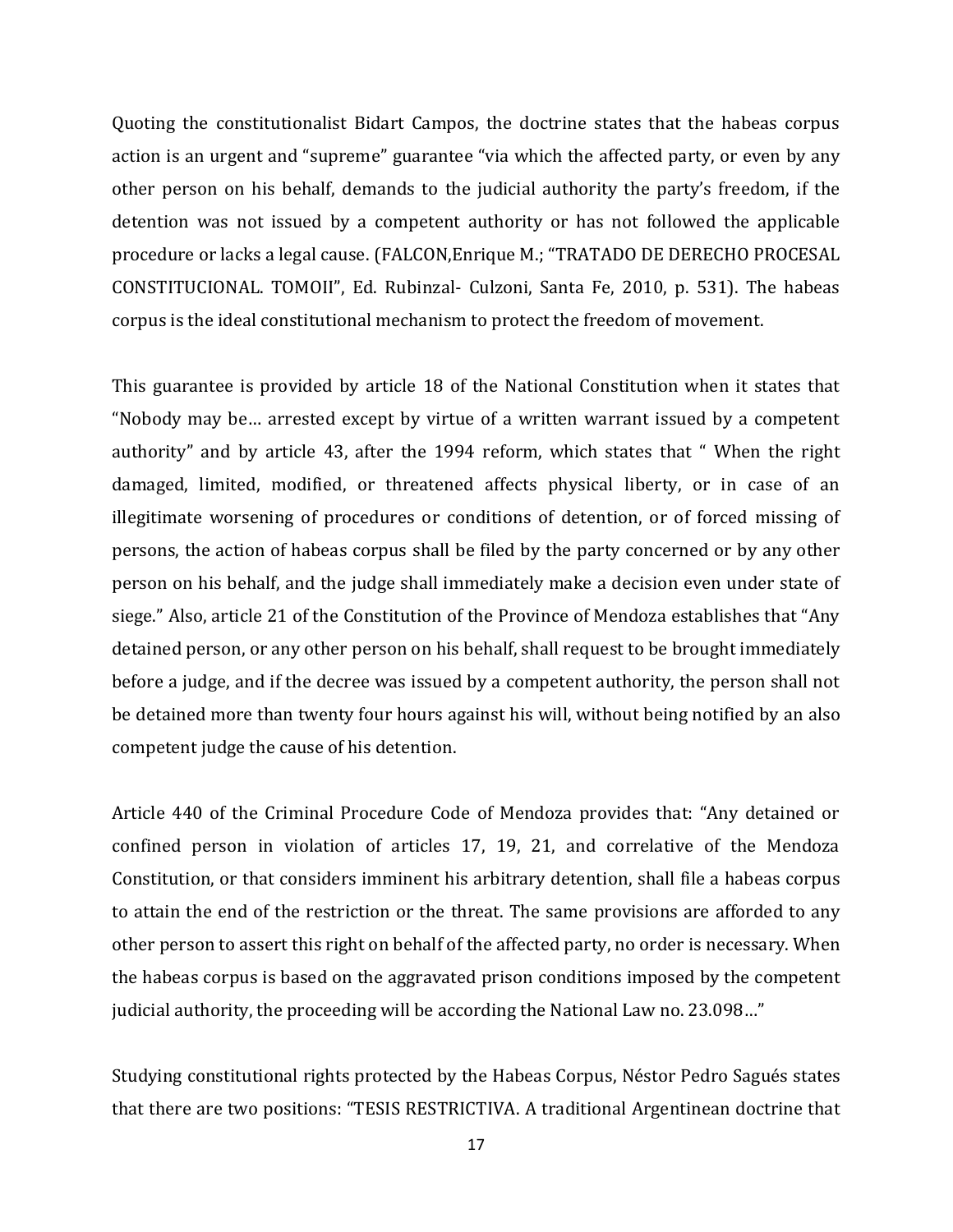holds that the fundamental law, in allowing the habeas corpus action, only sets it for the protection of physical freedom, the *iusmovendi et ambulandi* from the Roman law, or the power of locomotion from the Anglo-Saxon law… TESIS AMPLIA. Nonetheless, certain areas of the doctrine and the case law (followed also by some rules from provincial public law) supported the impact of the habeas corpus to guarantee all constitutional freedom rights… LAW 23.098. This norm came to modify in part the regime supported by law 16.986, while it is true that section 1 of article 3 enabled the habeas corpus to offset any limitation or threat to freedom…, it also sets it up to repair the illegitimate aggravation of the process and conditions to achieve the deprivation of liberty… CONSTITUTIONAL REFORM OF 1994. The new article 43 of the National Constitution states that the protected right is the physical liberty, although it keeps being the mold of law 23.098, it also deals with the cases of illegitimate aggravation of the process and conditions of a detention…"(SAGÜÉS, Néstor, DERECHO PROCESALCONSTITUCIONAL. HÁBEAS CORPUS. Ley 23.098 Comentada y concordada con la Constitución Nacional y Normas Provinciales. 3° Edición Actualizada y Ampliada. Editorial Astrea de Alfredo y Ricado Depalma. Buenos Aires. 1998. P. 135/138).

Furthermore, he adds: "The elements of urgency that qualify the habeas corpus are not legally incompatible with the consideration and analysis of all the judgment elements necessary to consider its purpose and decide. Such doctrine emerges also from the Supreme Court stating that within the habeas corpus all facts and causes should be heard, all that serve as grounds, whichever they are… Finally, the Court concludes that if a habeas corpus is filed, the existence or non existence of an act or omission which affects personal liberty must be determined, which involves that all reasonable advisable judicial procedures must be carried out." (the aforementioned work, p. 344/345).

Therefore, to consider the principal elements of the action of Habeas Corpus, physical liberty and liberty of movement, the fundamental characteristics that arise are its summary nature, in which issues of previous impact are not heard; and urgency, which translates into the procedures expected for the habeas corpus action.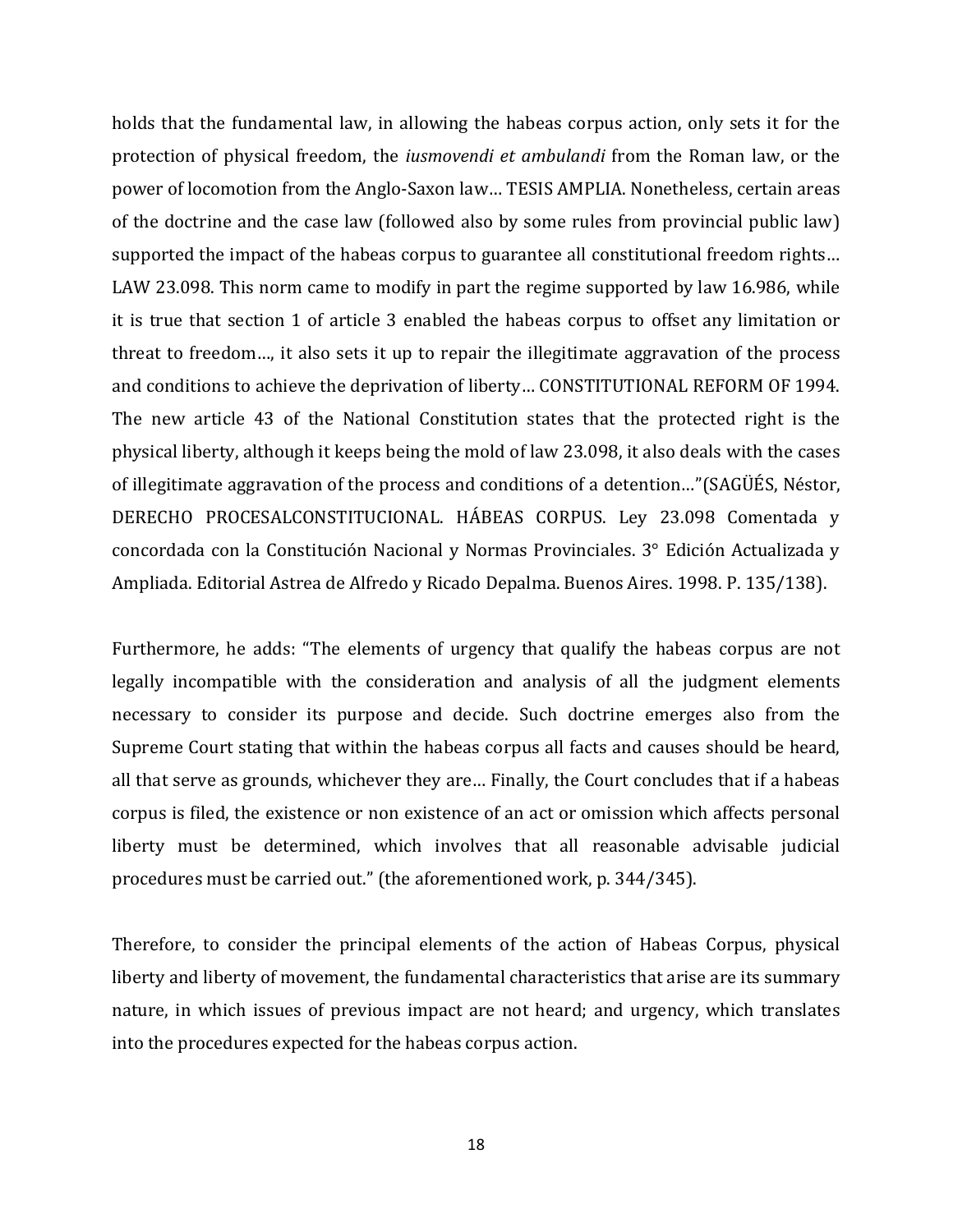Specifically, the purpose of the habeas corpus consists in the protection of physical liberty illegally restricted, as well as correcting the procedures or conditions in which detentions of a person are served, this according to the regulations mentioned in the previous paragraphs. The habeas corpus is set to consider the violation of a right or guarantee of physical liberty of a person by the act of an authority that has exceeded the setting of its competence or that has gone too far apart from the reasonableness of its acts.

The habeas corpus complaint can be filed by the person that alleges to be illegitimately detained or that the conditions of his detention are aggravated or by anyone on his behalf, which means family, friends or any third party.

Dr. Buompadre points out that chimpanzee Cecilia is arbitrarily and illegally detained in the Mendoza zoo since there is no order from a competent authority that allows said detention.

I dissent from the affirmation of plaintiffs' attorney. There is an obligation to place legal and administrative acts carried out by the Provincial State within the historical moment they happened, without issuing a judgment of moral value or blame about said acts.

The Zoo of the Province of Mendoza was created on May 18, 1903 by the enactment of Law no. 1897. In other words, more than a century ago the authorities anticipated the inclusion of different animal species in the facilities and cages of the provincial zoo. Therefore, species of bears, tigers, monkeys, chimpanzees, birds, elephants, etc. were gathered in the zoo facilities.

Nonetheless, we cannot deny that as a rule of undeniable experience, societies evolve in their moral conducts, thoughts, and values, and also in its legislations. More than a century ago most of the individual rights that are expressly recognized today in the constitutions of the different countries and by the Human Rights International Treaties were ignored and in some cases they were even overlooked, or worse, insulted like the rights related to gender perspective.

19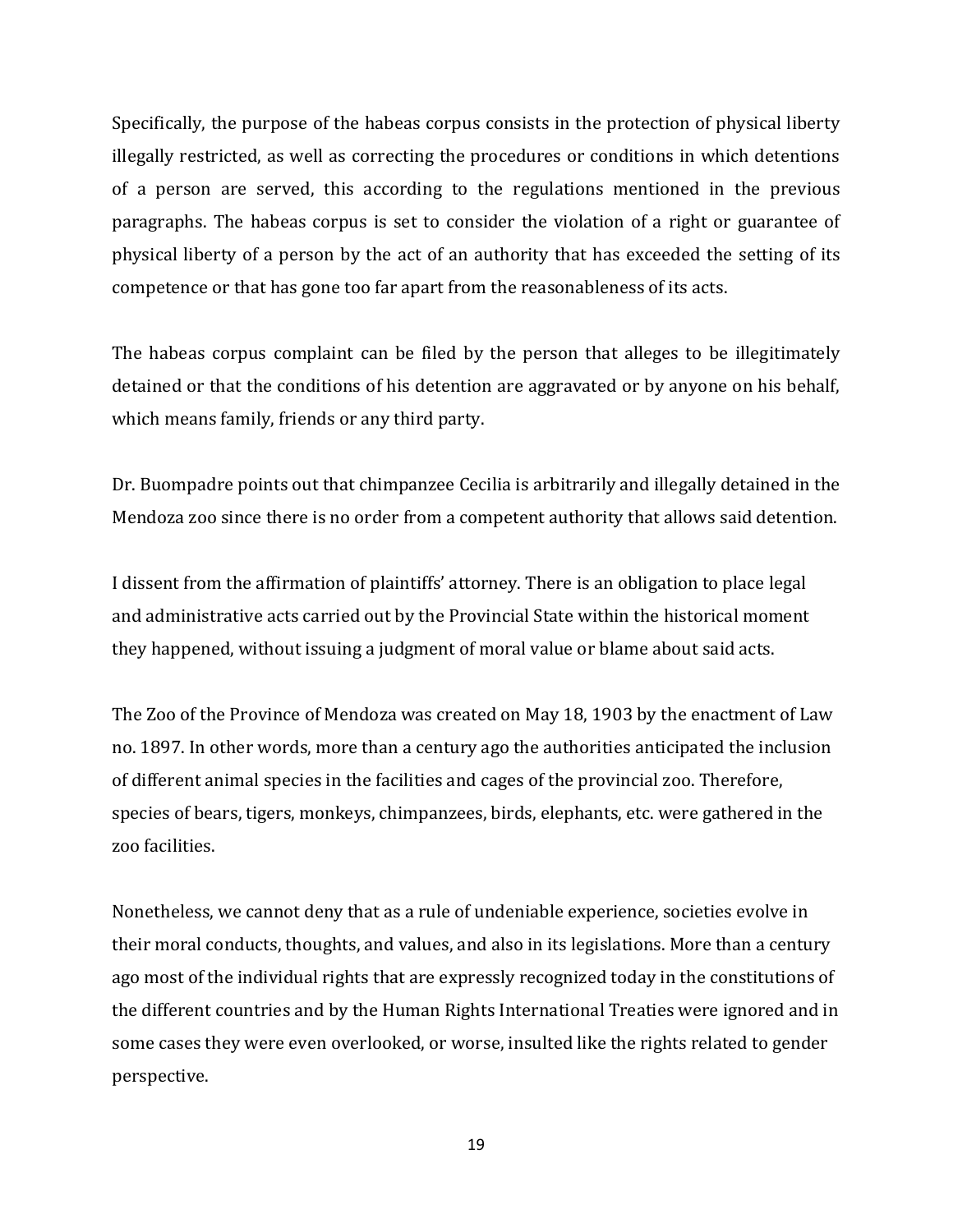At present, we can see an awareness of situations and realities that although are have been happening since unmemorable times, they were not recognized by social figures. That is the case of gender violence, marriage equality, equal voting rights, etc. There is an identical situation with the awareness of animal rights.

It cannot be considered as illegitimate the legal act executed by the authorities in 1897 creating the provincial zoo, seeing as said act, as well as the inclusion of the chimpanzee Cecilia, followed the conditions of the applicable legislation and with standards typical of that time with respect to the exhibition of different animal species.

After stating briefly the principles that inspire the Habeas Corpus action we must solve if the procedure attempted by plaintiffs is correct.

This is about an issue, as it almost always happens; with a series of normative elements that all combined allow us to arrive to a definition. Let us see what Article 5 of the Criminal Procedure Code states: "Art. 5. Conflict resolution. Courts should solve conflicts that arise from facts, following the principles stated by the laws, contributing to restore the social harmony between the parties."

In cases where it is in jeopardy the collective right to the preservation of the natural and cultural patrimony, the judge will "protect effectively the general interest" (arg. art. 32 of law 25.675).

In the well-known "Mendoza" case (contamination of the Matanza-Riachuelo river), in relation to the express recognition of the right to the environment on art. 41 CN, the Supreme Court of Justice of the Nation asserted that "the recognition of the constitutional status of the right to enjoy a healthy environment, as well as the express and typical outlook regarding the duty to repair the environmental damage are not part of a mere expression of good and desirable purposes for future generations, its efficiency dependent on a discretional authority of the public, federal, or provincial powers, it is instead the precise and positive decision of the constituent of 1994 to numerate and set a pre-existent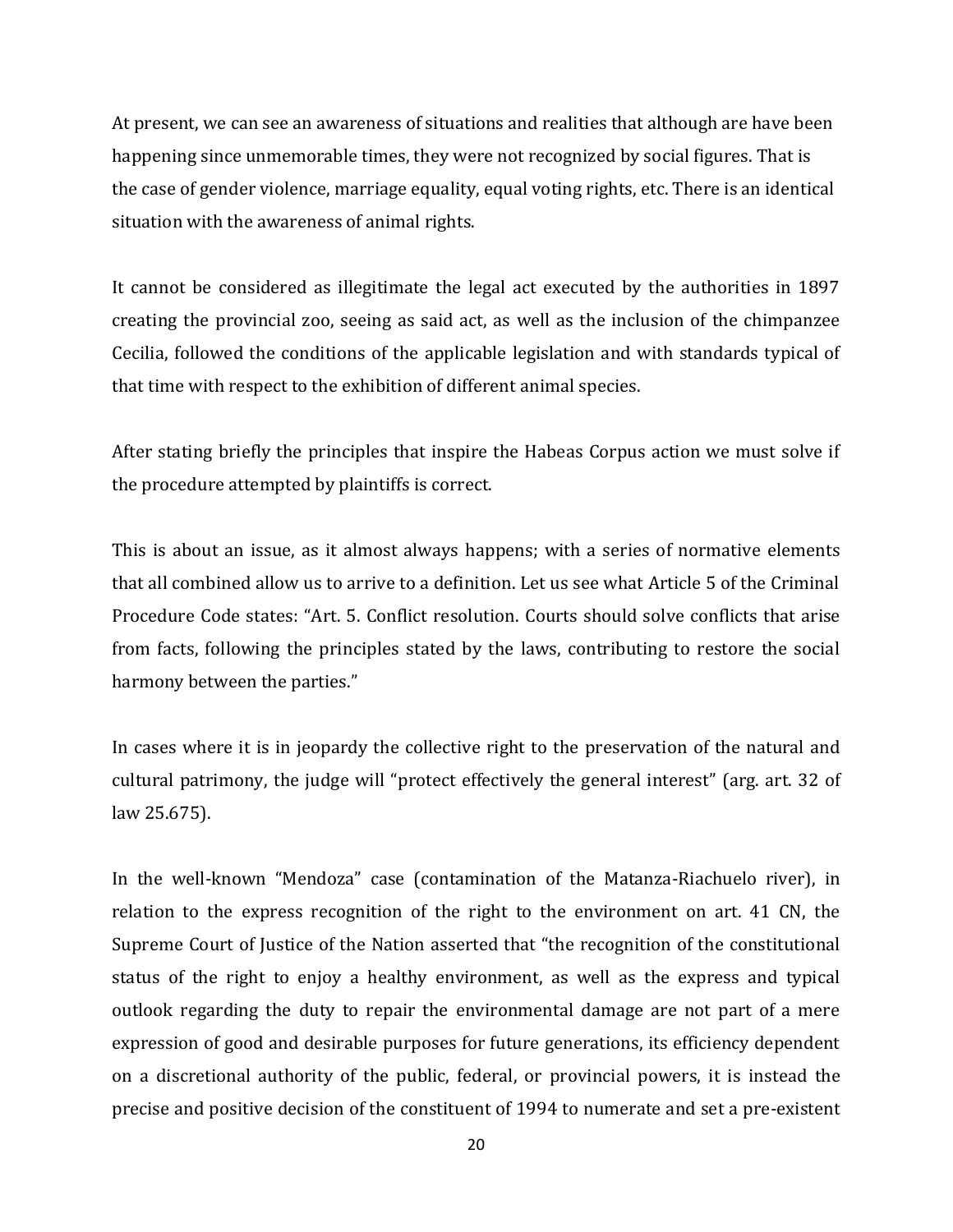right holding a supreme rank within the hierarchy..." (CSN, 20.06.06, "Mendoza, Beatriz Silvia y otros c/Estado Nacional and others s/torts (derivative damages from the environmental contamination of the Río Matanza-Riachuelo", Fallos: 331:1622).

In the same precedent the Court stated that "The improvement or degradation of the environment benefits or harms all because it belongs to the social and transindividual sphere and from there comes the particular energy judges must use to implement the constitutional mandates" (whereas 18).

It also stated that in the protection of the collective environmental wellbeing "the prevention of future damages has an absolute priority" and it pointed out the relevance of that conception to the case solution in which it was argued that it was about "continuing damages" (aforementioned whereas 18, first paragraph).

In our case, the factual situation makes it imperative to issue a judicial resolution which protects the collective value that is at stake.

An activity which deteriorates or damages the core of the collective values and goods within the ample notion that is the environment, must cease as soon as possible.

The Supreme Court of the Province of Buenos Aires stated that prevention in the environmental field has a superior importance compared with other fields since the attack to the environment is manifested in acts that by its mere perpetration cause a certain and irreversible damage, so to allow its advancement and continuation brings a perceptible degradation of the quality of life of human beings, therefore, its culmination is a measure that cannot be postponed (SCBA, 19.05.98, "Almada, Hugo N. c.Copetro S.A.", JA 1999-Ip.259, vote by Dr. Pettigiani, point 6).

Consequently, it is not possible to postpone or deny a decision that solves the conflict and that contributes to restore the social harmony between its participants (art. 5 CPP aforementioned).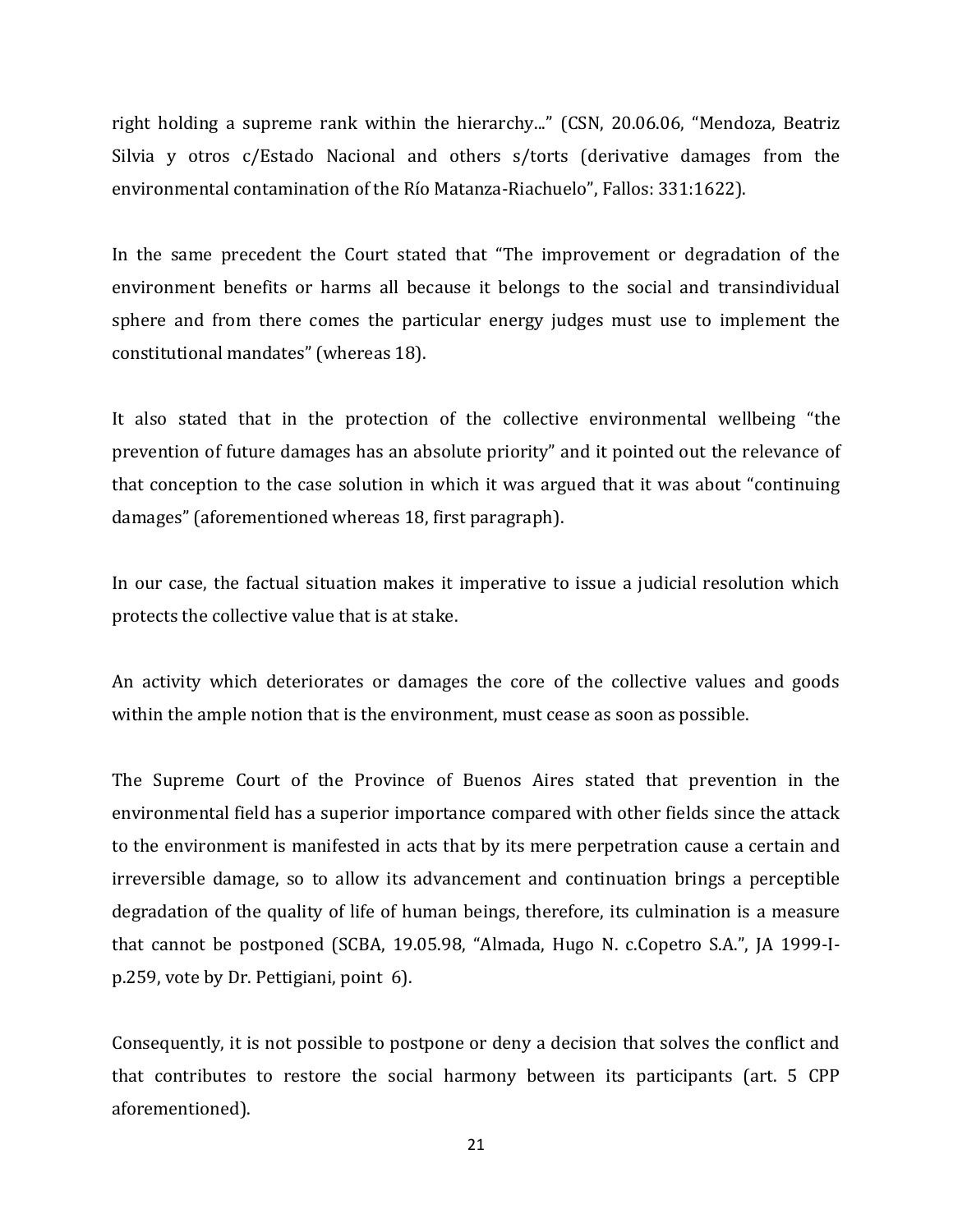**c.-**It is necessary to deal with the great question: are the great apes –orangutans, bonobos, gorillas, and chimpanzees–non human legal persons?

In analyzing this topic it is essential to refer to the applicable civil legislation. Article 227 states: "Personal property are things that can be transferred from one place to another, by themselves or moved by an external force, with exception of the ones that are accessory to real estate." As noted by the applicable doctrine, this precept includes three different categories: things that can move by themselves can be animals, the ones referred to as semi moving, or inanimate things that have propulsion mechanisms that can be started by men or machines, like cars. (RIVERA, Julio César; MEDINA, Graciela; "CÓDIGO CIVIL YCOMERCIAL DE LA NACIÓN. COMENTADO. TOMO I", Ed. La Ley, Buenos Aires, 2014, p. 505)

The traditional rule considering animals as personal property, since they can move by themselves, is affirmed in the new article 227 of the aforementioned C.C.C. Nonetheless, in the analysis of the classification of personal property, the doctrine says nothing about the present discussion, assuming that the State, as well as individuals can own animals as personal property, given their condition as things.

The recent Civil and Commercial Code added in article 240 limits to the exercise of individual rights over property and established that "The exercise of individual rights over the property mentioned in sections 1 and 2 must be compatible with the rights of collective impact. It must follow administrative national and local law rules issued for public interest and it must not affect the functioning, or the sustainability of the ecosystems: flora, fauna, biodiversity, water, cultural values, the landscape, among others, following special law." This rule has a strict relation and coherence with the General Environment Law no. 25675 of 2002. The article diminishes the exercise of individual rights in relation to the protection of the rights of collective impact which are the ones that guarantee humanity a decent and sustainable life for the future.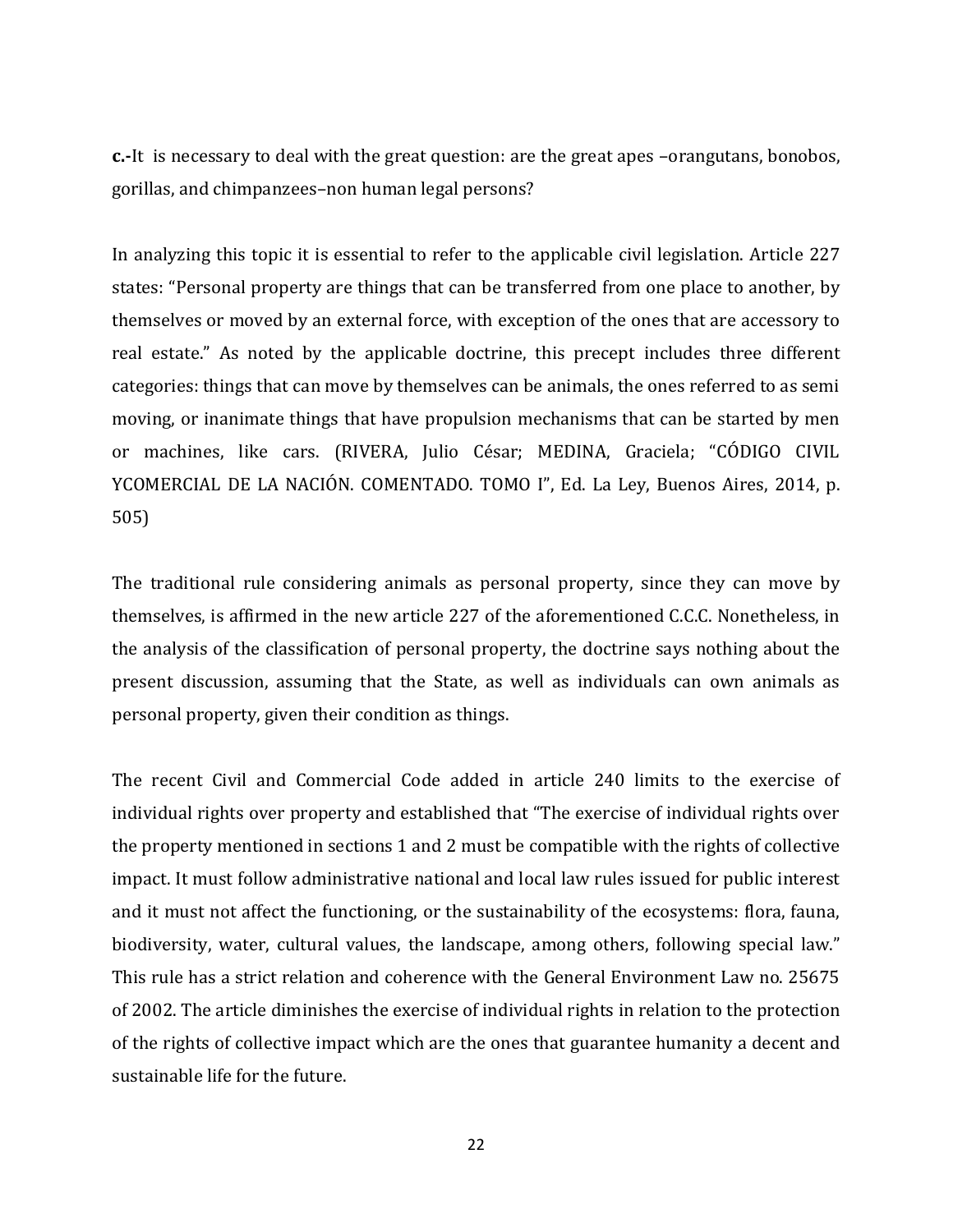I am aware that for more than one decade our society has started a slow process of awareness and learning about the impact of the excessive and illegitimate use of property that is part of the patrimony of private or public legal persons, so that there has been a strong enforcement of the idea of the protection and preservation of the environment.

In spite of this advancement, men have not questioned enough what happens with animals within the natural scope of society. Even less have judicial authorities asked about the present topic: are animals legal persons?

For Llambías it is not necessary the definition of what a human person is since if "there is something that does not require definition… is the human itself". (RIVERA, Julio César, MEDINA, Graciela, Op.Citada, p. 114). Nonetheless, I differ from the prestigious author since the category of a person must be necessarily defined because within the legal scope the concept of a person is identified with the concept of a legal person. This premise is followed by: is the human being the only one that can be considered as a legal person? Is man the only one that can have legal capacity?

Following the great thinkers of philosophy like Aristotle, it has been said that human beings are different form animals because they have the capacity of a political relation, in other words, the capacity to create societies and organize life in cities. Namely, men and animals would be of the same species different only by the political capacity of men.

To classify animals as things is not a correct standard. The essential nature of things is to be inanimate objects in contrast with a living being. Civil legislation sub classifies animals as semi moving giving them the "unique" and "enhanced" characteristic of a "thing" that can move by itself.

Animals are sentient beings insomuch as they understand basic emotions. Experts agree unanimously about the genetic proximity of chimpanzees with human beings and they add that chimpanzees have the capacity to reason, they are intelligent, are conscientious of themselves, they have culture diversity, expressions of mental games, they manifest grief,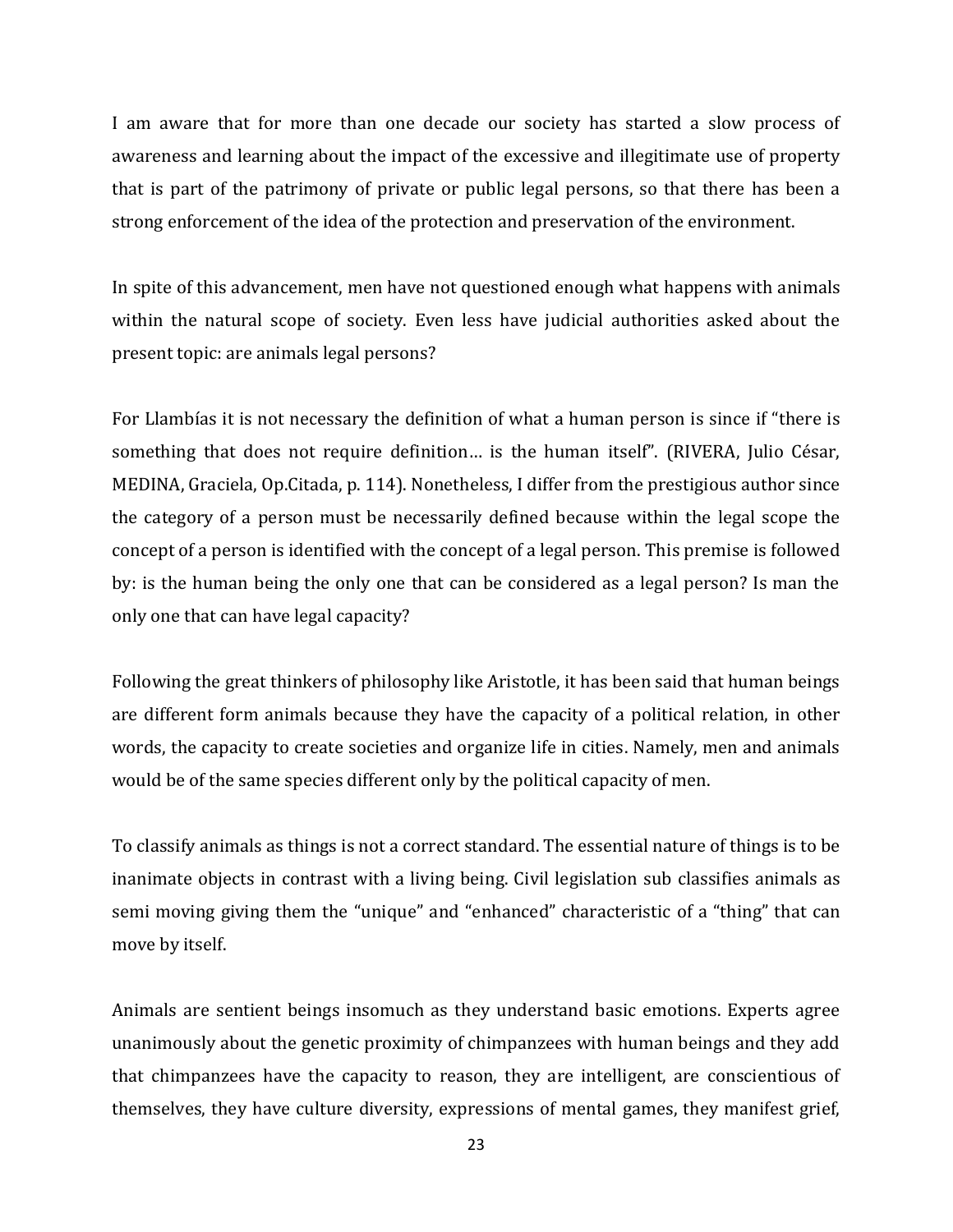use and construction of tools to access food or to solve simple problems of daily life, abstraction capacity, skills to handle symbols in communication, conscience to express emotions such as happiness, frustration, desires or deceit, planned organization for intraspecific battles and ambush for hunting, they have metacognitive abilities, they have a moral, psychic, and physical status, they have their own culture, they have affectionate feelings (they caress and groom each other), they are capable of lying, they have symbols for human language and use tools. (See p. 200/209, 214/234. 235/240)

It is undeniable that great apes, like the chimpanzee, are sentient beings and therefore they have non-human rights. Such category in no way distorts the concept put forward by the doctrine. A chimpanzee is not a thing, he is not an object that can disposed of like a car or a building. Great apes are legal persons, with legal capacity but incompetent to act as it is corroborated by the evidence in this case that chimpanzees reach the intellectual capacity of a 4 year old child.

Great apes are legal persons and owners of the inherent rights of sentient beings. This affirmation seems contrary to the applicable positive laws. But this is only an appearance that comes out only in certain doctrine sectors that are not aware of the clear incoherence of our legal system that states that animals are things while it also protects them from animal cruelty, legislating for this even within criminal law. Legislation about animal cruelty means that there is a strong presumption that animals "feel" such cruelty and that suffering must be avoided, and in case it happens, it must be punished by criminal law.

The doctrine illustrates the two theory lines that justify the recognition of animal rights: "First, there is the utilitarian theory which is based on Bentham, who states that a moral person is any being that is able to feel pleasure or pain, and states that a legal person is whoever fulfills this condition, even individuals within the animal kingdom. Along the same line, Salt argues in favor of the recognition of rights for animals of inferior breeds. This theoretical development culminates with the work of Peter Singer who defines suffering as a vital characteristic that should be used for the attribution of the condition of legal person. He proposes an "anti-speciesism" standard, requesting equal treatment for all legal persons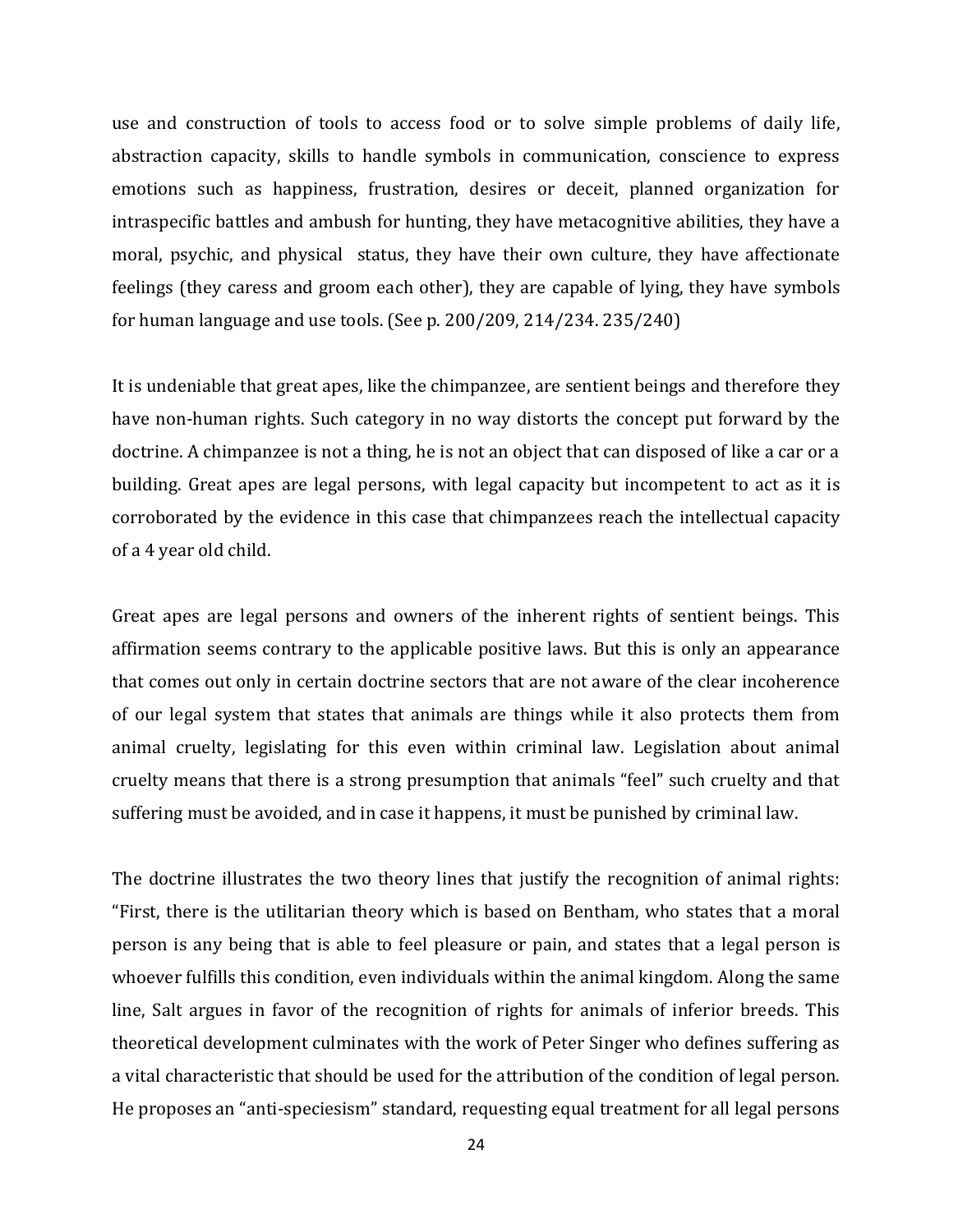irrelevant of their species… The second line of theory is the one we can call deep ecology and is based on the work of Zaffaroni who is quoted in the ruling of the C.F.C.P. Part of the basis of the Gaia hypothesis of the theologist Leonardo Boff who states that "Earth is a living organism, is the Pachamama of our native people, the Gaia of the contemporary cosmologists. In an evolutionary perspective, the human beings, born from the humus, we are a unique complex reality. There is an interrelation within the living and inert beings, between the atmosphere, the oceans, the mountains, the surface of the earth, the biosphere and the anthroposphere. There is no addition of all those parts, but an order between them. This nature or Pachamama as a live organism is for this theory a legal person…"(MUÑIZ, Carlos M., "Los animales ante la Ley. De Objetos y Sujetos", Ed. La Ley, AR/DOC/594/2016)

The aforementioned author criticizes both postures because of the legal void they create. However, I consider that the legal void is not reasonable or sufficient to avoid the initial kick to the controversy about if animals are considered things or legal persons. It not a dogmatic and superabundant declaration to determine that great apes have non-human legal personhood because civil and commercial law expressly determines they are things. Protections against animal cruelty and animal preservation are not enough. The human apathy towards the omission of the study and analysis about the quality of great apes as non-human legal persons is a behavior contrary to the concept of human dignity because humans must pay attention to their own future preservation which is dependent primarily to the surrounding ecosystem. And there, clearly, great apes are included with whom we share between 94 and 99% of DNA and possess similar characteristics with human beings.

Human dignity is the product of a construction and not something imposed, and this is based on the capacity of humans of being rational. So much so, for example, that not so long ago homosexuality was considered a deviation of sexual order, a discussion that today is absolutely defeated. I must point out that the animal cruelty crime regulated by Law no. 14.346 the protected legal value is the animal's right to not be an object of human cruelty. The interpretation of the purpose of the legislator implies that the animal is not a thing; instead it is a sentient being. The only conclusion is that animals have legal personhood,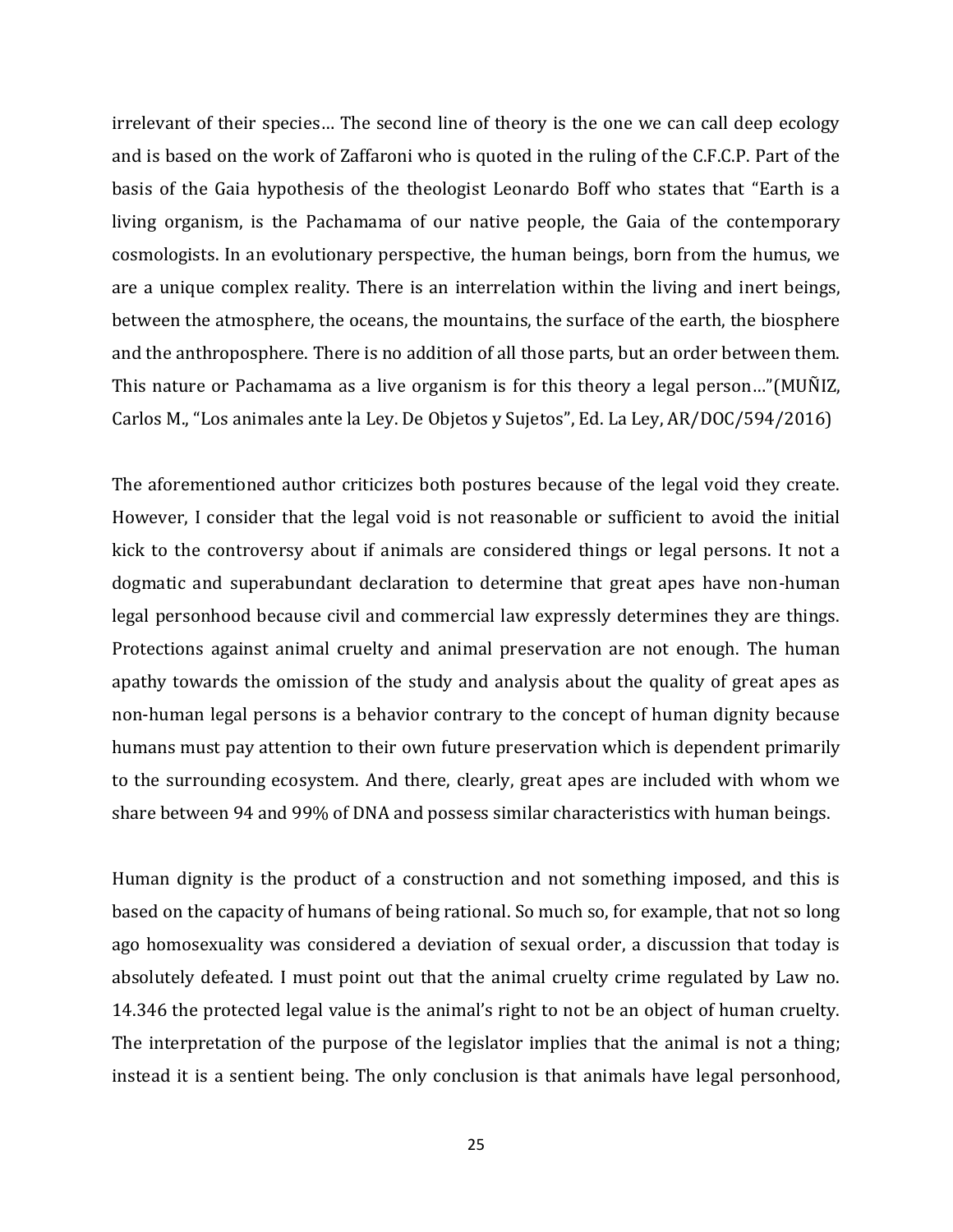that they have fundamental rights that should not be violated because they have metacognitive abilities and emotions mentioned in the paragraphs above.

The moral and ethical construction of men and their dignity is in permanent evolution. The recognition of men as social individuals, with learning aptitude, has lead him to understand that nature must protected and animals should not be mistreated, without prejudice that said evolution/learning is determined by the environmental dilemma of the last decades.

Dr. Pedro David, commenting about the ruling by the Cámara Federal de Casación Penal of the Republic of Argentina, courtroom II, stated the following: "Well, never before have humans encountered this historical crossroad where their lifestyle in the most economical and technological advanced societies is destroying the planet, and with it risking his own life, water, climate and the survival of the species.

For that reason, today, through the values of solidarity and caring for the creation, they are extended, by way of legislation and case law, from the international scope and in many countries, to the best legal protection to those species like orangutans and bonobos, dolphins, and other protected species that must be effectively cared for with the legal guarantees of the rights afforded to humans. Not in the totality of its protection, but in the most effective procedures for their own care and survival. This is not about avoiding circumstantial protection patches that appear as protections in front of the squandering of the planet which national legislation still tolerates, when they are not supporting it…"(DAVID, Pedro, "NOTA SOBRE EL CASO DESANDRA, SUJETO DE DERECHO NO HUMANO", Revista El Derecho Penal, El Derecho, ISSN 1667-1805)

Therefore, in the present case we are not stating that sentient beings-animals- are the same as human beings, and we are not raising to a human category all existent animals or flora and fauna, we are recognizing and confirming that primates are non-human legal persons and they possess fundamental rights that should be studied and listed by state authorities, a task that exceeds the jurisdictional scope.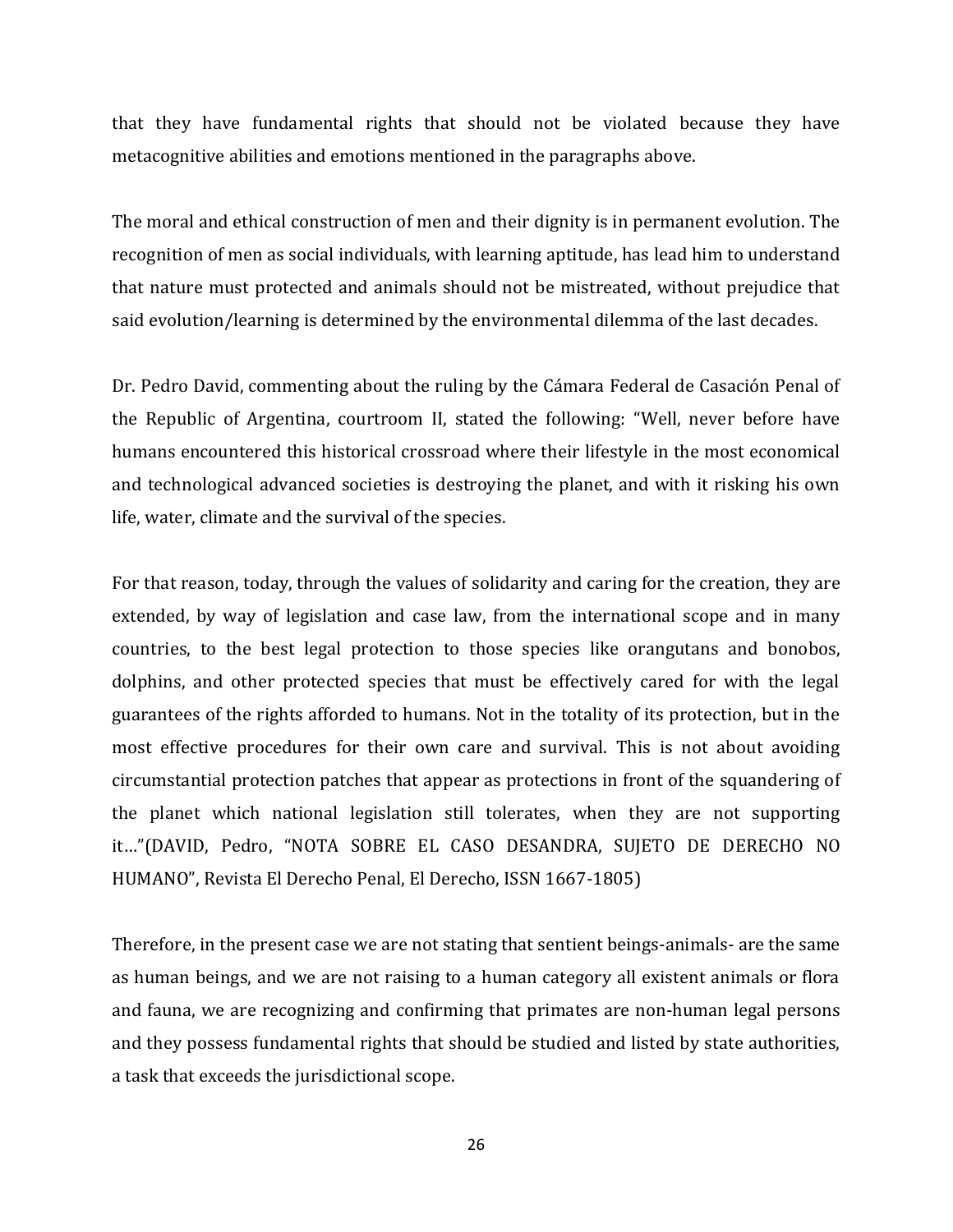Animals must have fundamental rights and the applicable legislation in accordance with such fundamental rights to protect the particular situation they encounter, following the evolutionary degree that science has determined they can reach. This is not about granting them the same rights humans have, it is about accepting and understanding once and for all that they are living sentient beings, with legal personhood and that among other rights; they are assisted by the fundamental right to be born, to live, grow and die in the proper environment for their species. Animals and great apes are not objects to be exposed like a work of art created by humans.

We cannot evade that that a great sector of the doctrine is against the recognition of animals as legal persons, so that some do not understand how is it possible for animals to exercise their rights, while understand that is human genes are the ones that determine legal personhood (excluding speciesism).

I understand that the first argument must be rejected since at present incompetence does not exclude at present those human beings that lack the capacity of language. Such is the case of deaf mutes that do not possess the capacity for audible language but they can communicate through sign language. Likewise, we can include as human beings that are incompetent the mentally ill. Even if a conduct cannot be assigned to a human being, it does not mean his condition as a person is not recognized, such is the case of newborns.

The rights of incompetent persons are exercised by their legal representatives, that in the case of animals they could be represented by a NGO or by any State organism o by any person who claims collective or diffuse interests.

In terms of the second argument, excluding speciesism, I consider that scientific studies challenge this argument since human genes and the genes of great apes are shared between 94% and 96%, questioning if our genes are selective and exclusive.

Guillermo Borda states that "… In other words, the person is not a product of the law, it is not born by the grace of the State, it is the flesh and bones man who is born, suffers and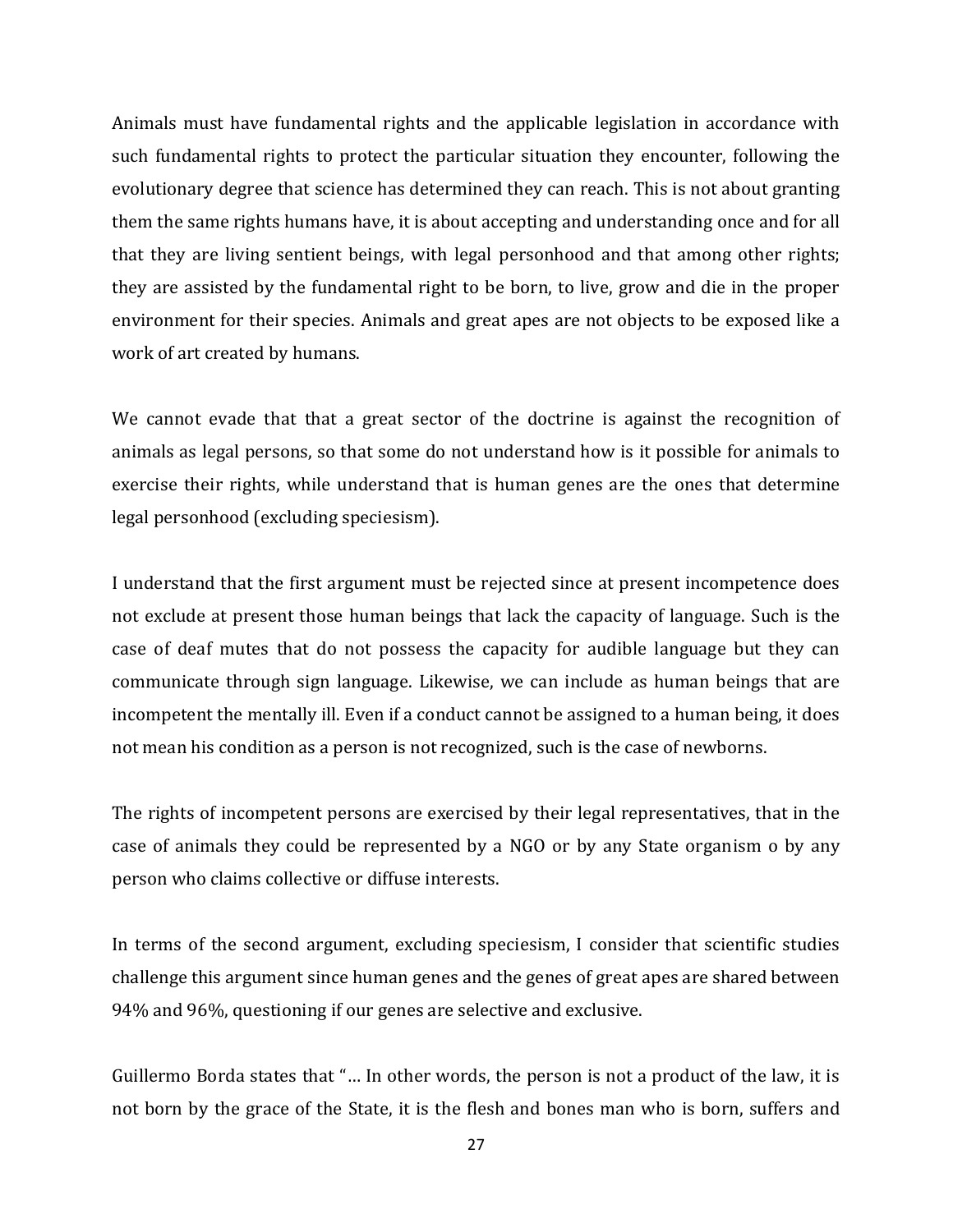dies-specially dies- eats and drinks and plays and sleep and thinks and loves". Even with a "juridical person" the ultimate and true recipient of the rights and obligations is always man because the law only happens between men. That is why the law does not create those persons, neither could it ignore them and even less could it arbitrarily create others that are not men or the entities among which he develops his activities and rights. For example, it could not recognize the character of persons to animals or inanimate things."(BORDA, Guillermo A., "TRATADO DE DERECHO CIVIL. PARTEGENERAL", Vol. I, Ed. La Ley, Buenos Aires, 2008, p. 243)

I agree with the affirmation stated by the aforementioned author ut supra when he points out that a person-a human being- is not born by the grace of the law or because the State decides it. The human being is a person, a legal person, since he is flesh and bones, is born, suffers and dies, drinks and plays and sleeps and thinks and loves.

Most animals and specifically the great apes, are also flesh and bones, they are born, suffer, drink, play, sleep, have abstraction capacity, love, are gregarious, etc. Thus, the category of an individual as the center of the attribution of rules (or "legal person") would not include only human beings, it would also include the great apes-orangutans, gorillas, bonobos, and chimpanzees.

I insist that it is not about granting great apes the rights listed in civil and commercial law. Neither is it the purpose of this authority to create a catalog of the rights of great apes. This is about setting them in the category of non human legal persons, where they really belong.

Edgardo I. Saux commenting about the abovementioned ruling of the Cámara Nacional de Casación Penal, quoting Picasso, he explains: "And finally the question-and we share it: The personification of animals, isn't it precisely to put man in the center of the world and rise him as owner of nature? Isn't it a narcissist illusion? Why can't we think that to respect them means leaving them in peace as much as we can and avoid unnecessary cruelty against them instead of making them involuntary actors in the theater of Human Law? **Irrefutable"**. (my emphasis)(SAUX, Edgardo. I, "PERSONIFICACIÓN DE LOS ANIMALES.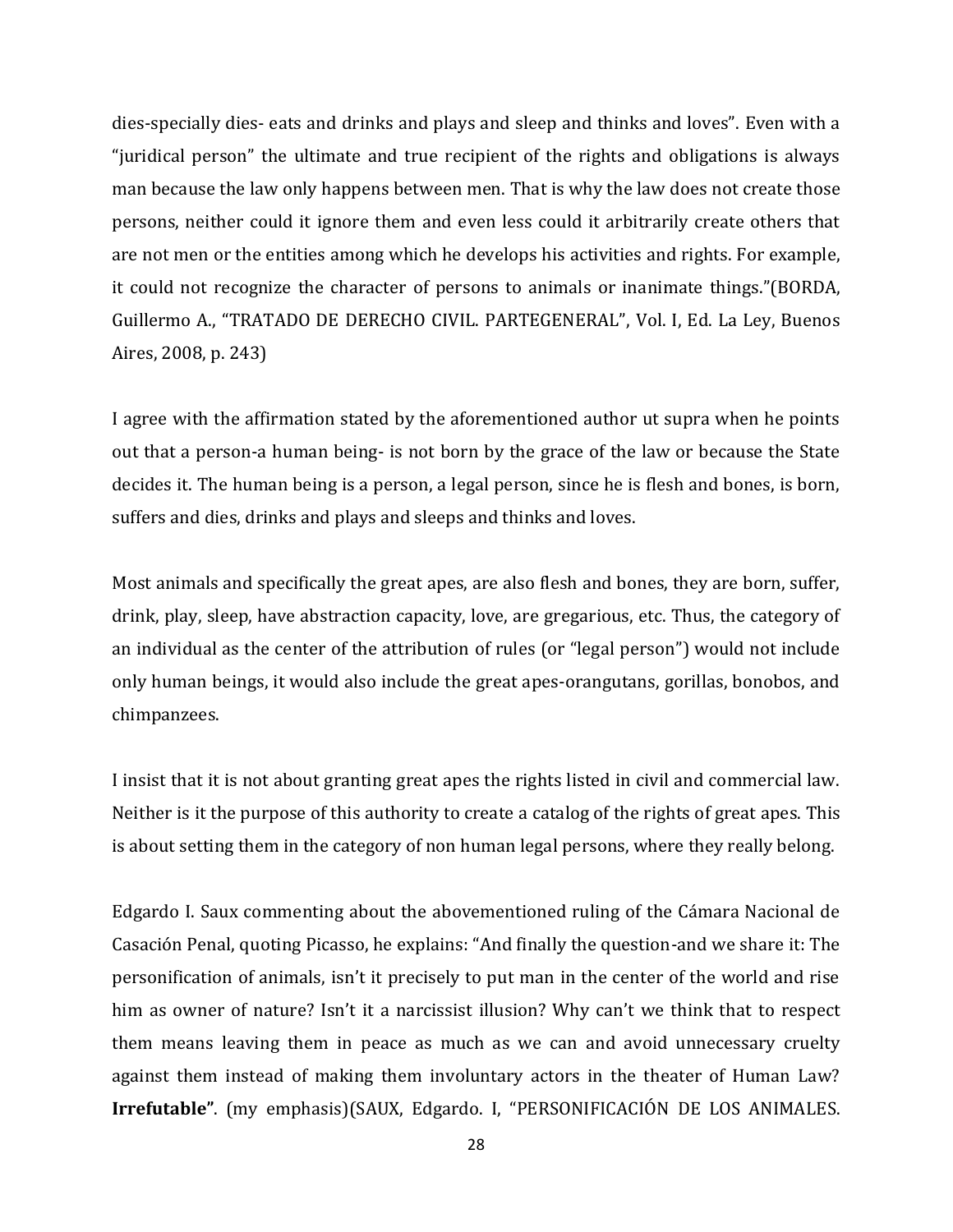DEBATE NECESARIO SOBRE EL ALCANCE DE CATEGORIASJURÍDICAS", Ed. La Ley, Tomo La Ley 2016-B, YEAR LXXX N° 64, Buenos Aires, 2016, p. 1/5)

This court asks if in front of an argument qualified as irrefutable, isn't the animal already an involuntary actor in the theater of human law? The question is immediately answered by any social individual. Zoos are the stage where great apes are exposed to the visits of human beings who pay a sum of money to access these institutions. Great apes born free are captured and sold for large amounts of money, that is, they are involuntary objects of the law. Consequently, animals are involuntary actors in the theater of human law. Recognizing great apes as legal persons is the best act of inclusion as involuntary parties in the legal system human beings can do, not as a narcissist being but following the dignity of human beings, who rise as beings that know man can feel and think, and as a thinking being that reacts and acts in front of this big observable phenomenon and even more evident that animals are not things.

Later Saux points out that "… That biological-legal correlation, indestructible and unswerving, relates to sides of the human condition that is unknown to the "non human" animal world, freedom and will. Law rules conduct and conducts are typical of humans. Animals follow instincts, needs, or habits, but their supposed conducts are not judicable".

This argument, I reaffirm it, loses convincing power and logic since some human beings lack will and for that we do not stop considering them humans. Even more, to say that freedom is not inherent to the animal world is a mistake since "the privation of freedom" to which animals are subjected is not given by nature, it is man who rationally captures, hunts and puts in captivity animals, but they are born free and it is man who deprives them of it.

"Man has a nature that puts him beyond his own nature: he is a limited being that constantly tends to exceed his own limits, he is organized in time and space which his intentional conscience captures and transcends. He is a historic being. It is in history that he is constantly made and remade. Human history, on the other hand intertwined with the world. The realization of men through the transformation of the world. This is why must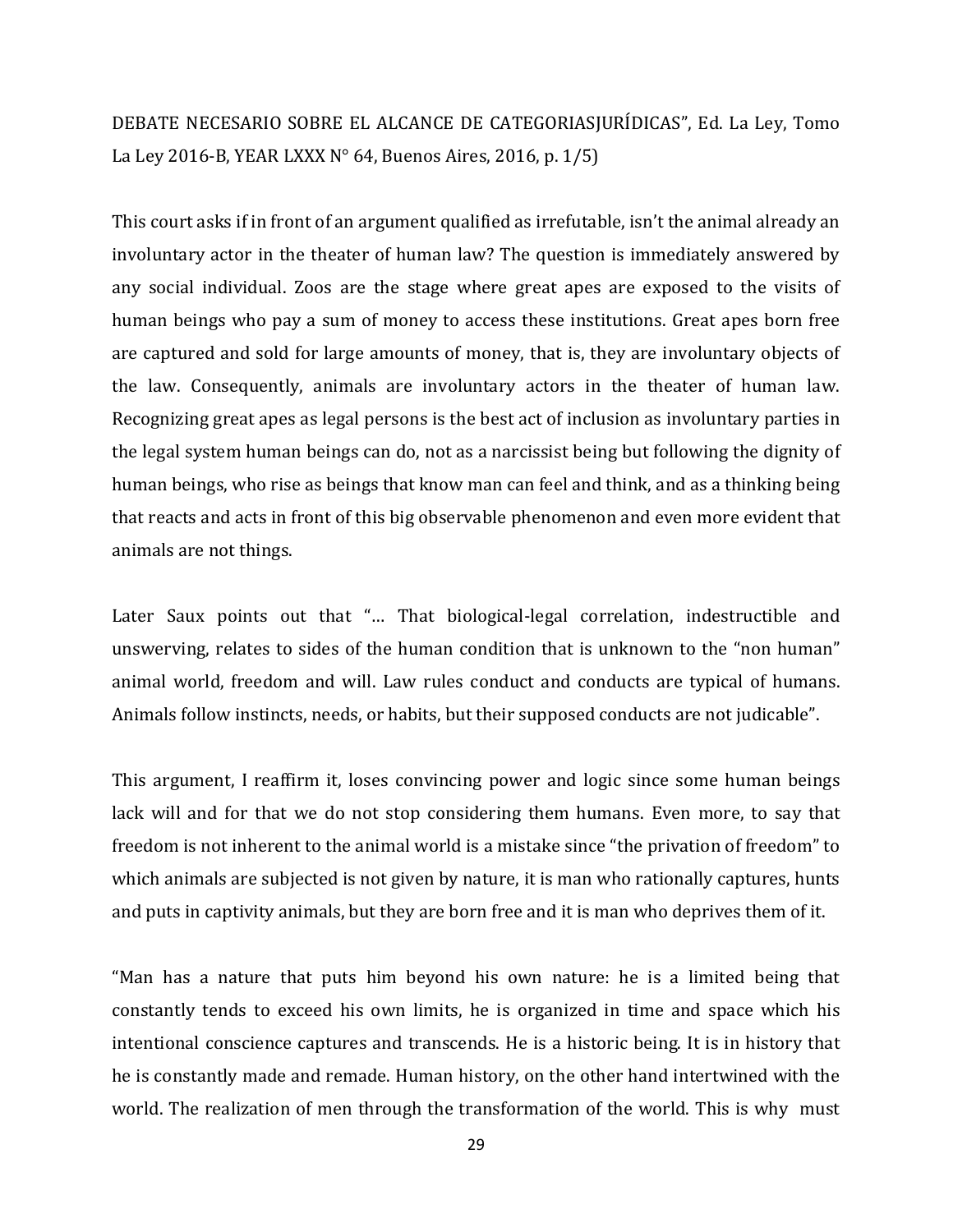be reconsidered always, society must be reformed in each moment: the incessant search of the goal of liberation, of humanization, of being more. The historic condition of man makes education to be called to insert in the task on conquering human form which presents itself always beyond of actual factuality. The "learning to be" of education will be a constant process of liberation of man that will result also in the re-creation and transformation of the world. (DAVID, Pedro, aforementioned)

It is indispensable to point out that the Universal Declaration of Animal Rights, issued in 1977 by the UNESCO and approved by the United Nations Organization, recognizes animal rights and specifically in its article no. 4 states that: "a) All wild animals have the right to liberty in their natural environment, whether land, air or water, and should be allowed to procreate. b) Deprivation of freedom, even for educational purposes, is an infringement of this right."

This way, at international level it is expressly recognized that great apes, among other species, have the right to live free.

What concerns us here is that in the Province of Mendoza Zoo chimpanzee Cecilia, who is 20 years old, resides in a cage of small dimensions where there is sunlight few hours a day during winter and extreme heat besets during summer. This court made a surprise inspection to the Mendoza zoo and confirmed that Cecilia was in a corner of the facilities since there was sunlight only there, the water dispenser was empty and Cecilia had few elements for her entertainment like balls, rope, car tires, etc. However, it was observed the sad and sorry image that in the cement walls there were drawings of trees and bushes, awkwardly trying to imitate the natural habitat of the ape. And we say awkwardly, not because the zoo hasn't cared for the animal, but because it is beyond this city's financial and administrative possibilities to give Cecilia a really appropriate environment.

Having said that, there is a new question: is a cage, even with big dimensions, a suitable place? The negative answer immediately arises. What is suitable and correct is that men, with the degree of reason that assists us, cease with animal captivity for exhibition and the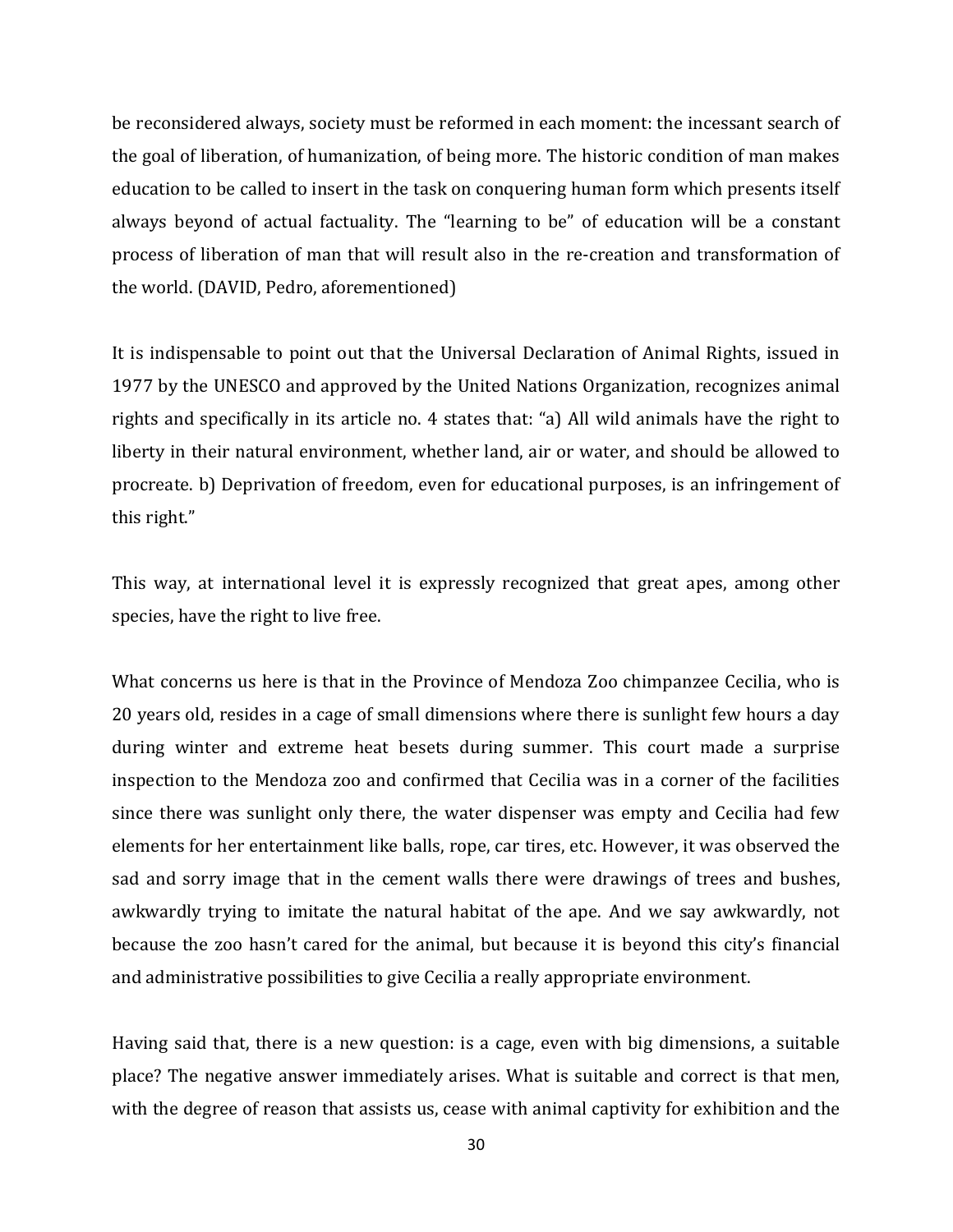entertainment of people, since they are non human legal persons and as such they have an inalienable right to live in their habitat, to be born free and preserve their freedom.

Cecilia was born in captivity and for that we have appropriated the right to dispose of her and keep her in captivity for exhibition. Nonetheless, I must point out that the authorities of the Province of Mendoza have recognized the reality that not because man is an intelligent and sentient being-knowing that he feels- he can inflict suffering to other living beings who lack that characteristic which is purely human (sentient intelligence).

The present authorities of the Province of Mendoza in a committed collaboration with the issue that concerns us, have dealt with the imperative need to end Cecilia's captivity by relocating her to the Sorocaba Sanctuary, and have taken the necessary steps to establish contact with the Brazil authorities and obtained the necessary certificates to proceed with her transfer to Sorocaba.

In conclusion, clarifying and explaining the opinion of this court, which has been reflected in the totality of the arguments presented in this decision, since great apes are non human legal persons, I understand that it is appropriate to grant the petition of Dr. Pablo Buompadre, the A.F.A.D.A. president, represented by attorney Dr. Santiago Rauek.

Finally, we have to reiterate the question that started this resolution: is it the habeas corpus action the applicable procedure? I consider the answer to be in the affirmative.

Since neither the procedure regulation of the province, nor any national law specifically contemplates a procedure to evaluate the situation of animals in captivity in zoos o any captivity situation contrary to the basic needs and natural habitat of the animal in question, I consider that the habeas corpus action is the applicable procedure, adjusting the interpretation and decision to the specific situation of an animal deprived of his essential rights while these are represented by the essential needs and conditions of the existence of the animal in whose favor the action is presented.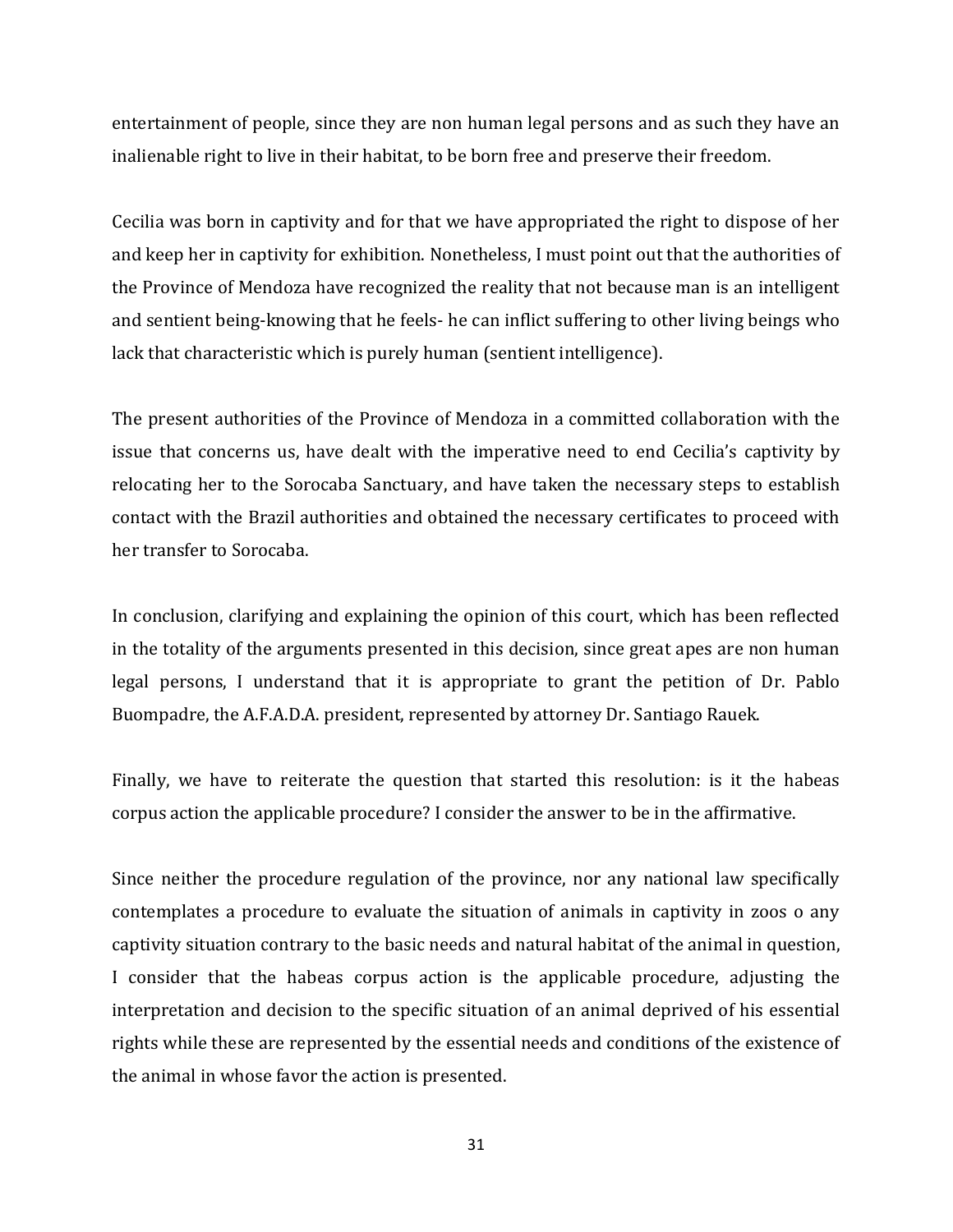Under these circumstances, the habeas corpus action, in the present case, has to adjust strictly to preserve Cecilia's right to live in an environment and conditions appropriate for her species.

### **JUDGMENT:**

**I.- GRANT THE HABEAS CORPUS ACTION presented by Dr. Pablo Buompadre, President of the Association of Officials and Lawyers for Animal Rights, A.F.A.D.A., represented by attorney Dr. Santiago Rauek.**

**II.- Declare chimpanzee Cecilia, who lives in the Province of Mendoza zoo, a non human legal person.** 

**III.- Order the transfer of chimpanzee Cecilia to the Sorocaba Sanctuary in the Republic of Brazil, which must be done before the start of fall, as agreed by the parties.** 

**IV.-Point out the collaboration for the decision on this case of Magister Mariana Caram, del Zoológico, Adm. de Parques y Zoológico, Arq. Ricardo Mariotti, Administrador General, Lic.Humberto Mingorance, Secretario de Ambiente y Ordenamiento Territorial, and Lic. Eduardo Sosa, Jefe de Gabinete de Secretaría deAmbiente.**

**V.- Request the members of the Honorable Legislatura de la Provincia de Mendoza to provide to the competent authorities the necessary legal resources to cease the serious captivity situation in inappropriate conditions of the zoo animals like the African elephant, the Asian elephants, lions, tigers, bears, among others, and of all exotic species that do not belong in the geographical and climate area of the Province of Mendoza.**